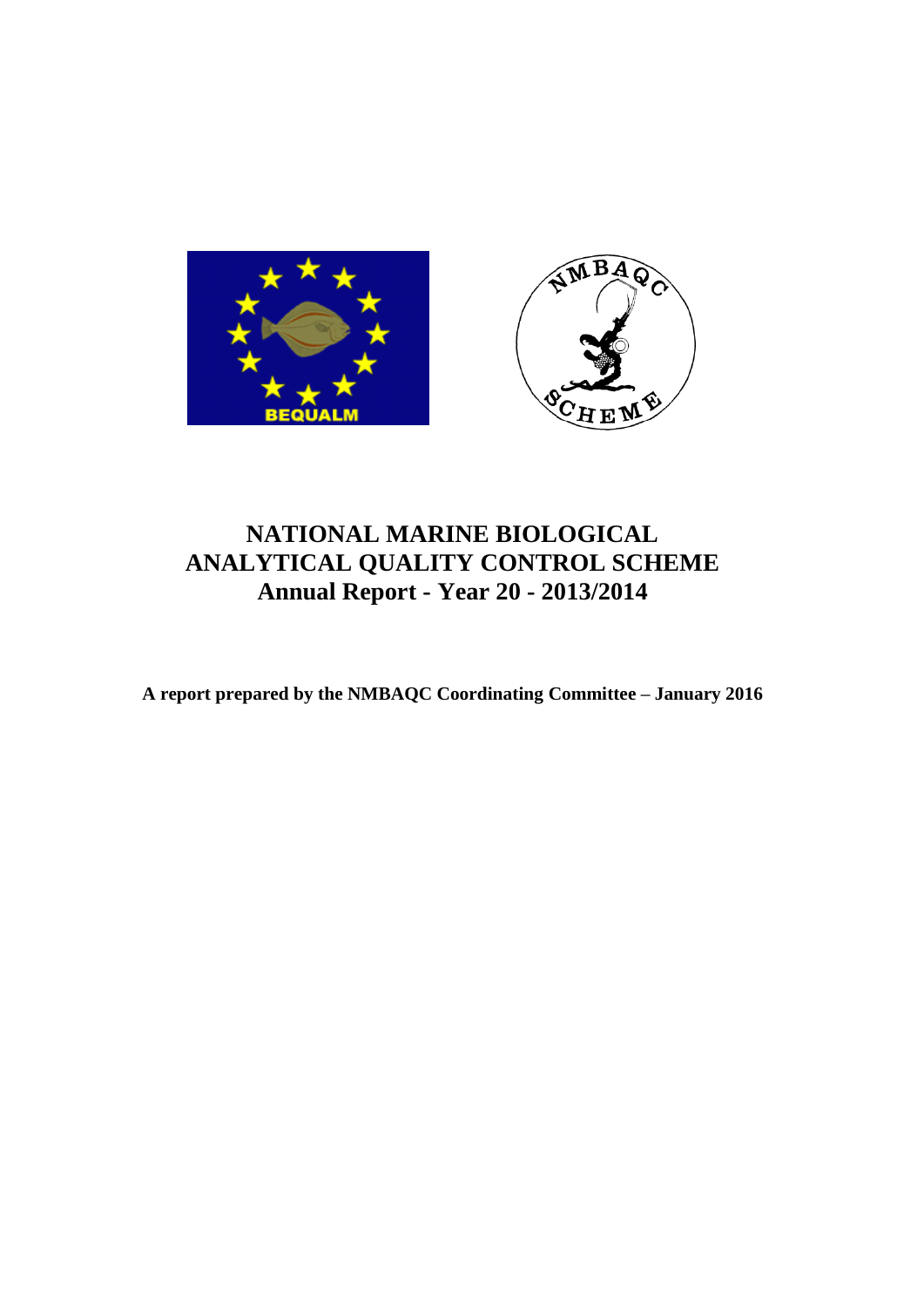# **Table of Contents**

| 1              |                                                                      |  |  |  |  |  |
|----------------|----------------------------------------------------------------------|--|--|--|--|--|
| $\overline{2}$ |                                                                      |  |  |  |  |  |
|                | 2.1                                                                  |  |  |  |  |  |
|                | 2.2                                                                  |  |  |  |  |  |
|                | 2.3                                                                  |  |  |  |  |  |
|                | 2.4                                                                  |  |  |  |  |  |
|                |                                                                      |  |  |  |  |  |
|                | 3.1                                                                  |  |  |  |  |  |
|                | 3.2                                                                  |  |  |  |  |  |
|                | 3.3                                                                  |  |  |  |  |  |
|                | 3.4                                                                  |  |  |  |  |  |
|                |                                                                      |  |  |  |  |  |
|                | 4.1                                                                  |  |  |  |  |  |
|                | 4.2                                                                  |  |  |  |  |  |
|                | 4.3                                                                  |  |  |  |  |  |
|                | 4.4                                                                  |  |  |  |  |  |
| 5 <sup>5</sup> |                                                                      |  |  |  |  |  |
|                | 5.1                                                                  |  |  |  |  |  |
|                | 5.2                                                                  |  |  |  |  |  |
|                | 5.3                                                                  |  |  |  |  |  |
| 6              |                                                                      |  |  |  |  |  |
|                | 6.1                                                                  |  |  |  |  |  |
|                | 6.2                                                                  |  |  |  |  |  |
|                | 6.3                                                                  |  |  |  |  |  |
| $\tau$         |                                                                      |  |  |  |  |  |
|                | 7.1                                                                  |  |  |  |  |  |
| 8              |                                                                      |  |  |  |  |  |
|                | 8.1                                                                  |  |  |  |  |  |
|                | 8.2                                                                  |  |  |  |  |  |
|                | Appendix 1 - NMBAQC Co-ordinating Committee – Year 20 - 2013/2014 17 |  |  |  |  |  |
|                |                                                                      |  |  |  |  |  |
|                | Appendix 3 - Beginners Invertebrate Taxonomic Workshop Programme 21  |  |  |  |  |  |
|                | Appendix 4 - BEQUALM/NMBAQC Scheme Phytoplankton Workshop 22         |  |  |  |  |  |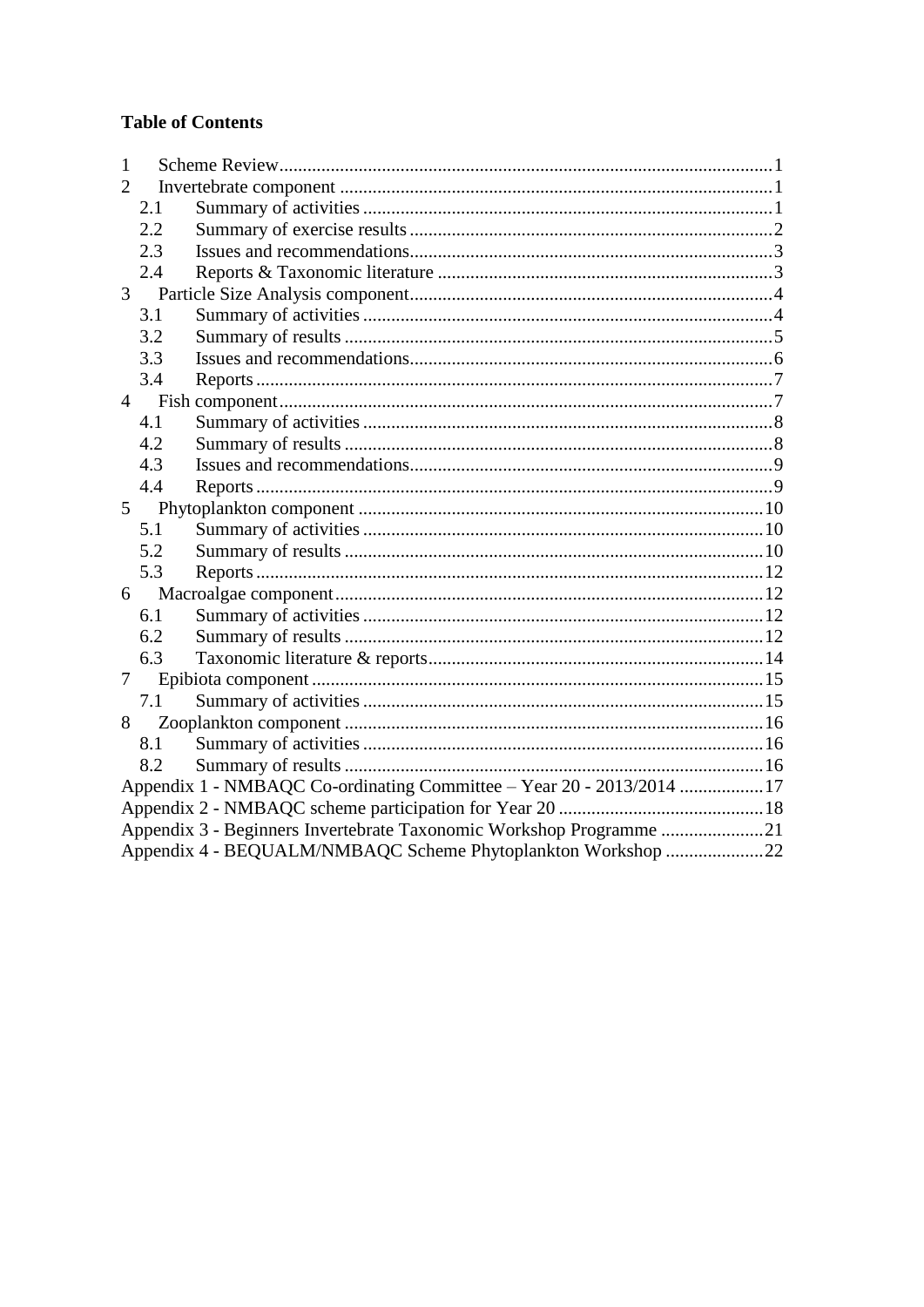This Year 20 Annual Report provides synopsis of the scheme year's activities over 2013/2014. Detailed information about each of the scheme components is now available as separate reports or bulletins on the scheme's website. The relevant documents are all cited here and the reader is directed via hyperlinks to the NMBAQC website as appropriate.

The NMBAQC coordinating committee held 4 meetings during the scheme Year 20 on  $2<sup>nd</sup>$  July 2013, 1<sup>st</sup> October 2013, 24<sup>th</sup> January 2014 and 23<sup>rd</sup> April 2014.

Committee Membership for Year 20 is shown in Appendix 1.

## <span id="page-2-0"></span>**1 Scheme Review**

The scope of the NMBAQC scheme continued to develop in Year 20 to encompass the requirement to provide quality assurance for assessments under the Water Framework Directive (WFD), for which monitoring commenced in the UK in 2007. The scheme still maintains its role to provide Analytical Quality Control for Invertebrate and Particle Size data collected for UK CSEMP (Clean Seas Environment Monitoring Programme). Under the UK Marine Monitoring and Assessment Strategy (UKMMAS) the NMBAQC scheme coordinating committee now reports to the Healthy and Biologically Diverse Seas Evidence Group (HBDSEG).

Year 20 of the scheme followed a similar format to the previous year and involved training and testing exercises for the Invertebrate, Particle Size, Fish, Phytoplankton, Marine angiosperms and Macroalgae components. Year 20 saw the first developments of a new Epibiota Best Practice Guide, and Natural England hosted a workshop in September to assess which are the critical elements for this component. Following on from the Zooplankton report, SAHFOS will take on a trial zooplankton ring test next year, and has used this year to put the mechanisms into place.

In April 2014, at the end of year 20, the four year contracts for the Benthic Invertebrate, Particle Size Analysis (PSA) and Fish components were up for renewal. The Fish Component contract remained with Thomson Unicomarine Ltd. while the Benthic Invertebrate and and PSA contacts were awarded to APEM Ltd. This is the first time these latter components have switched to a different contractor.

The Year 20 participation level in the NMBAQC was similar to the previous year (see Appendix 2).

Summaries of all the component activities are provided below:

## <span id="page-2-1"></span>**2 Invertebrate component**

Contract Manager: Myles O'Reilly, Scottish Environment Protection Agency. Component Administrator: Richard Arnold & Ruth Barnich, Thomson Unicomarine Ltd.

## <span id="page-2-2"></span>*2.1 Summary of activities*

Forty-one laboratories participated in the benthic invertebrate component in Year 20 (2013/2014). Fifteen participants were Competent Monitoring Authorities (CMAs) and twenty-six were private consultancies. One of the participants was a consortium of sole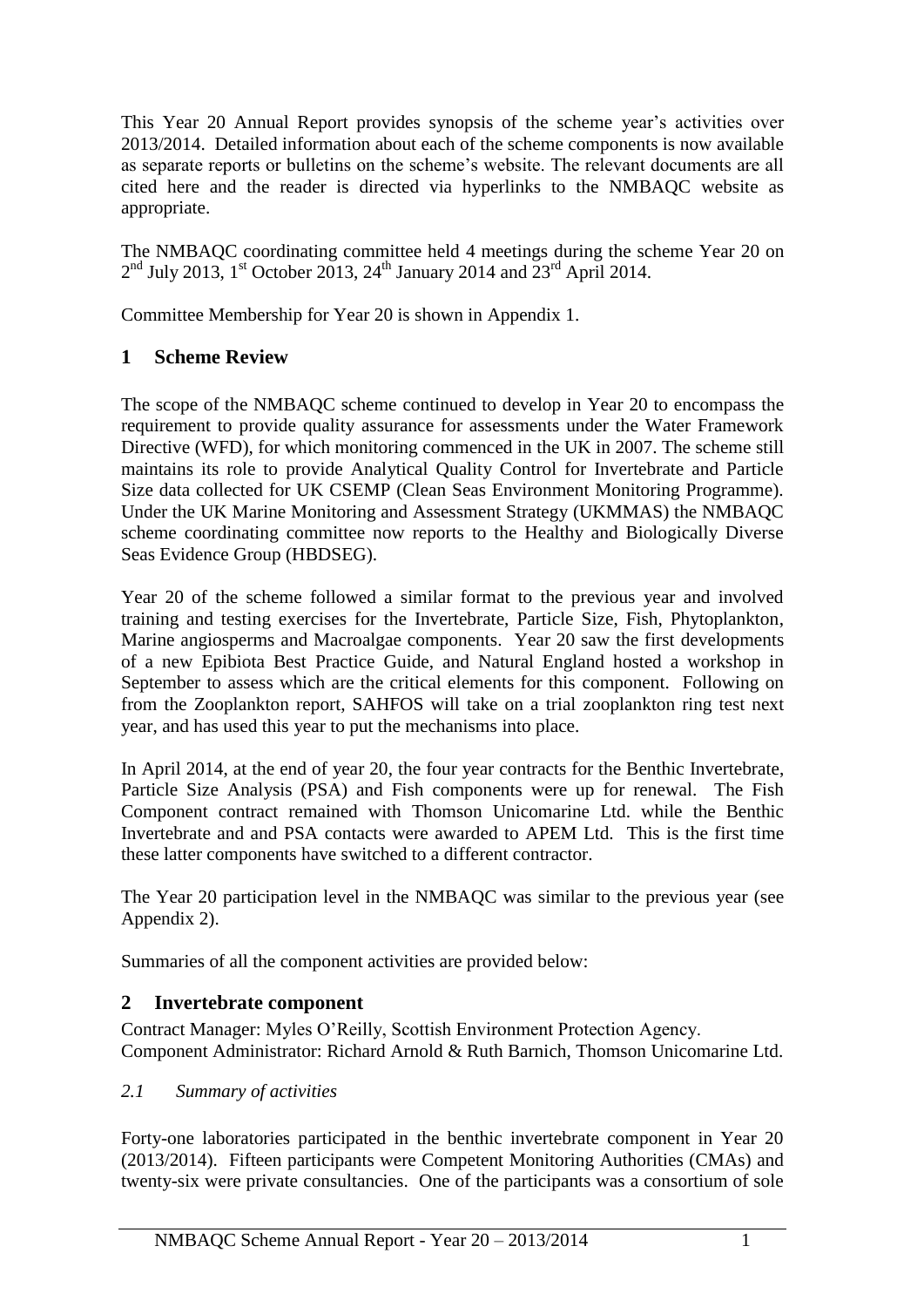traders. Thirteen of the CMA participants were responsible for the Clean Seas Environment Monitoring Programme (CSEMP) or Water Framework Directive (WFD) sample analysis. Laboratory Codes were assigned in a single series for all laboratories participating in the benthic invertebrate components of the NMBAQC Scheme.

#### <span id="page-3-0"></span>*2.2 Summary of exercise results*

This component consisted of four modules (each with one or more exercises):

- Macrobenthic Sample module (MB) analysis of a single natural estuarine macrobenthic sample;
- Own Sample module (OS) re-analysis by APEM Ltd. of three own samples supplied by each of the participating laboratories;
- Invertebrate Ring Test module (RT) identification of two sets of twenty-five invertebrate specimens; and
- Laboratory Reference module (LR) re-identification by APEM Ltd. of a set of twenty-five specimens supplied by each of the participating laboratories.

The analytical procedures of the various modules were the same as for Year 19 of the Scheme, which includes the specification that the Macrobenthic Sample module and Clean Seas Environment Monitoring Programme (CSEMP 2010; formerly NMMP) or Water Framework Directive (WFD) samples within the Own Sample module should be conducted using the NMBAQC guidance for macrobenthic invertebrate sample analysis [\(Worsfold, Hall & O'Reilly \(Ed.\) 2010\)](http://www.nmbaqcs.org/media/1175/nmbaqc-inv-prp-v10-june2010.pdf).

**Two Ring Tests (RT)** of 25 specimens were distributed (RT45 and RT46). Both sets contained 25 invertebrate specimens, the first (RT45) was targeted at Crustacea.

For RT45 each participating laboratory (a total of 19 laboratories with 24 participants) recorded on average 1.08 generic differences and 2.04 specific differences. Four taxa (an isopod, a mysid, a tanaid and a cumacean) were responsible for over half (53%) of the specific differences.

For RT46 each participating laboratory (a total of 20 laboratories with 24 participants) recorded on average 1.1 generic differences and 2.6 specific differences. Four taxa (two polychaetes, a crustacean and an echinoderm) were responsible for almost half (49%) of the specific differences.

**Laboratory Reference (LR)**: APEM received specimens for confirmation from seven laboratories. Most misidentifications were found to be for Polychaeta, and bivalve and gastropod Molluscs, belonging to genera which are either speciose, or for which the taxonomy has yet to be finalized and keys are inadequate. The majority of taxonomic errors could be attributed to the submitted polychaetes (55%) and molluscs (23%).

Eight laboratories participated in the **Macrobenthic module (MB)**. Analysis of the sample by the eight participating laboratories and subsequent re-analysis by the previous contractor provided information on the efficiency of extraction of the fauna, accuracy of enumeration and identification and the reproducibility of biomass estimations. For MB21, natural marine samples from the south east coast of England were distributed. Results for this macrobenthic exercise showed an extraction efficiency (of individuals)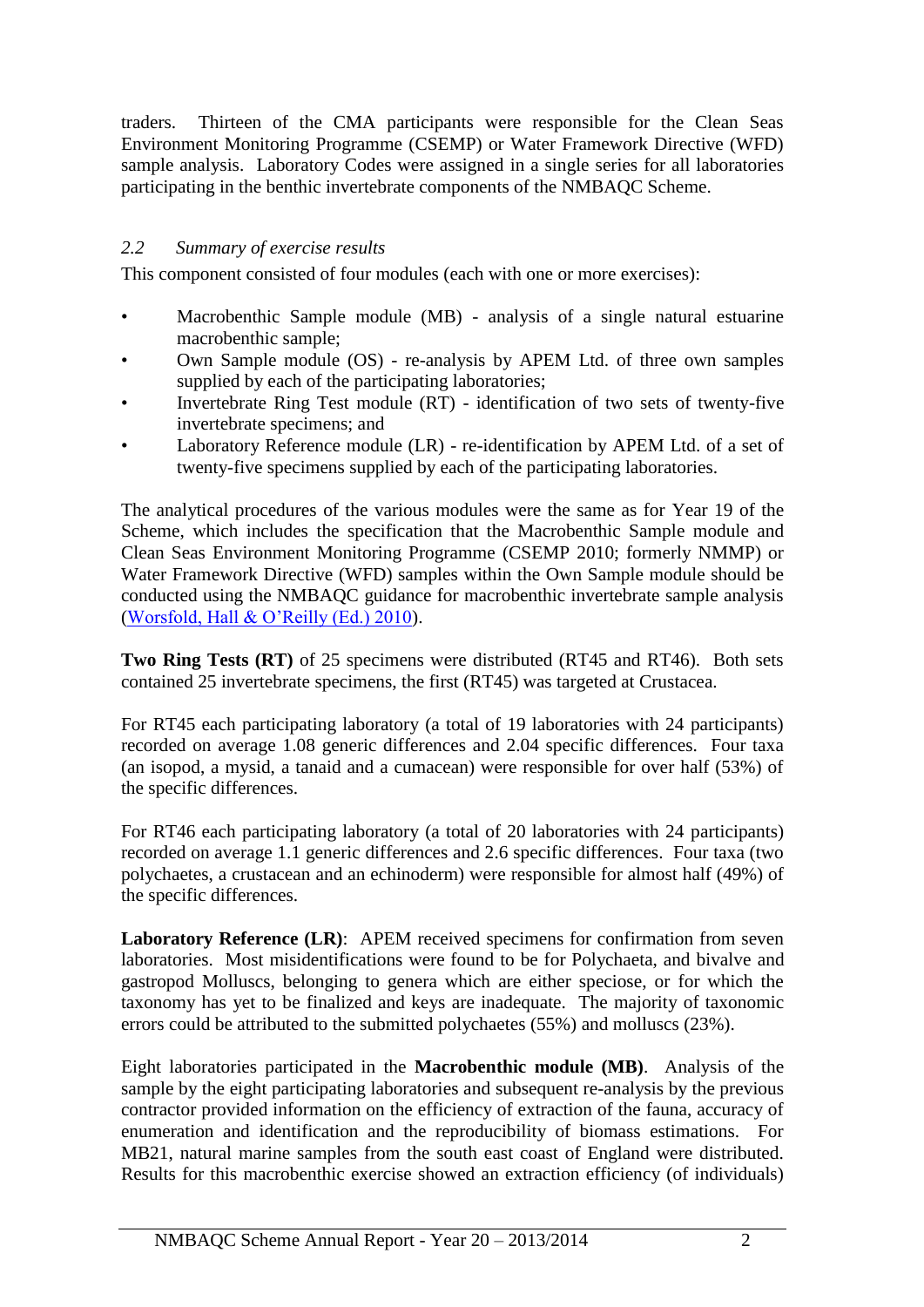was on average 97.55%. Comparison of the results from the laboratories with those from analysis by previous contractor was made using the Bray-Curtis similarity index (BCSI) (untransformed). The value of the index varied between 93.58% and 100% meaning all laboratories passed when Own Sample standards were applied. The average BCSI was 97.89%. Only one taxonomic error was recorded across all eight laboratories.

The revised protocols of Scheme Year 10 for 'blind' **Own Sample (OS)** audits were continued in this Scheme year. Laboratories were asked to submit full completed data matrices from their previous year's CSEMP/WFD or similar alternative sampling programmes (if not responsible for CSEMP/WFD samples). The OS 'Pass/Fail' flagging system, introduced in Scheme Year 8, was continued (see Description of the Scheme Standards for the Benthic Invertebrate Component). Extraction efficiency was better than 90% in 85% of the comparisons and better than 95% in 75% of all comparisons. 100% of countable taxa were extracted from the sample residues in 35% of samples. The Bray-Curtis similarity index ranged from 16% to 100% with an average figure of 90%. The Bray-Curtis similarity index was greater than 95% in 54% of comparisons and in 72% of cases the value of the index was greater than 90% and, therefore, achieved 'Pass' flags. Fourteen samples (14%) achieved 'Pass-Excellent' flags with Bray-Curtis similarity scores of 100%.

#### <span id="page-4-0"></span>*2.3 Issues and recommendations*

In year 20 some participants generated late returns, and due to a contractor change between year 20 and 21 of the Benthic Invertebrate component, there were some legal problems clarifying contractor requirements for completing the Own Sample and Lab Reference modules. After some considerable delays the Lab Reference and Own Samples were transferred from the Thomson Unicomarine Ltd to the new contractor APEM Ltd. To prevent a situation like this happening in the future, from year 21 onwards deadlines for all modules have been brought forward to ensure that each component should be finalised within the financial year.

## <span id="page-4-1"></span>*2.4 Reports & Taxonomic literature*

[Benthic Invertebrate Component Annual Report, Year 20 \(2013/14\)](http://www.nmbaqcs.org/media/1612/yr20_arep_bi_final.pdf)

Milner, C., Hall, D. and O'Reilly, M. (Ed.) 2015. National Marine Biological Analytical Quality Control Scheme. Benthic Invertebrate Component Annual Report: Year 20 - 2013/2014. Report to the NMBAQC Scheme participants. 30pp, January 2016.

#### [Own Sample Module Summary](http://www.nmbaqcs.org/scheme-components/invertebrates/reports/os-report-53-55/) Report OS53, 54 & 55 - September 2015

Milner, C., Hall, D. and O'Reilly, M. (Ed.) 2015. National Marine Biological Analytical Quality Control Scheme. Own Sample Module Summary Report OS53, 54 & 55. Report to the NMBAQC Scheme participants. 22pp, September 2015.

#### [RTB 46 -](http://www.nmbaqcs.org/scheme-components/invertebrates/reports/rtb46/) Oct 2014

Freeston, T., Barnich, R. and Wolffe, C., 2014. National Marine Biological Analytical Quality Control Scheme. Ring Test Bulletin: RTB#46. Report to the NMBAQC Scheme participants. Thomson Unicomarine Report NMBAQC RTB#46, 32pp, Oct 2014.

#### RTB 45 - [July 2014](http://www.nmbaqcs.org/scheme-components/invertebrates/reports/rtb45/)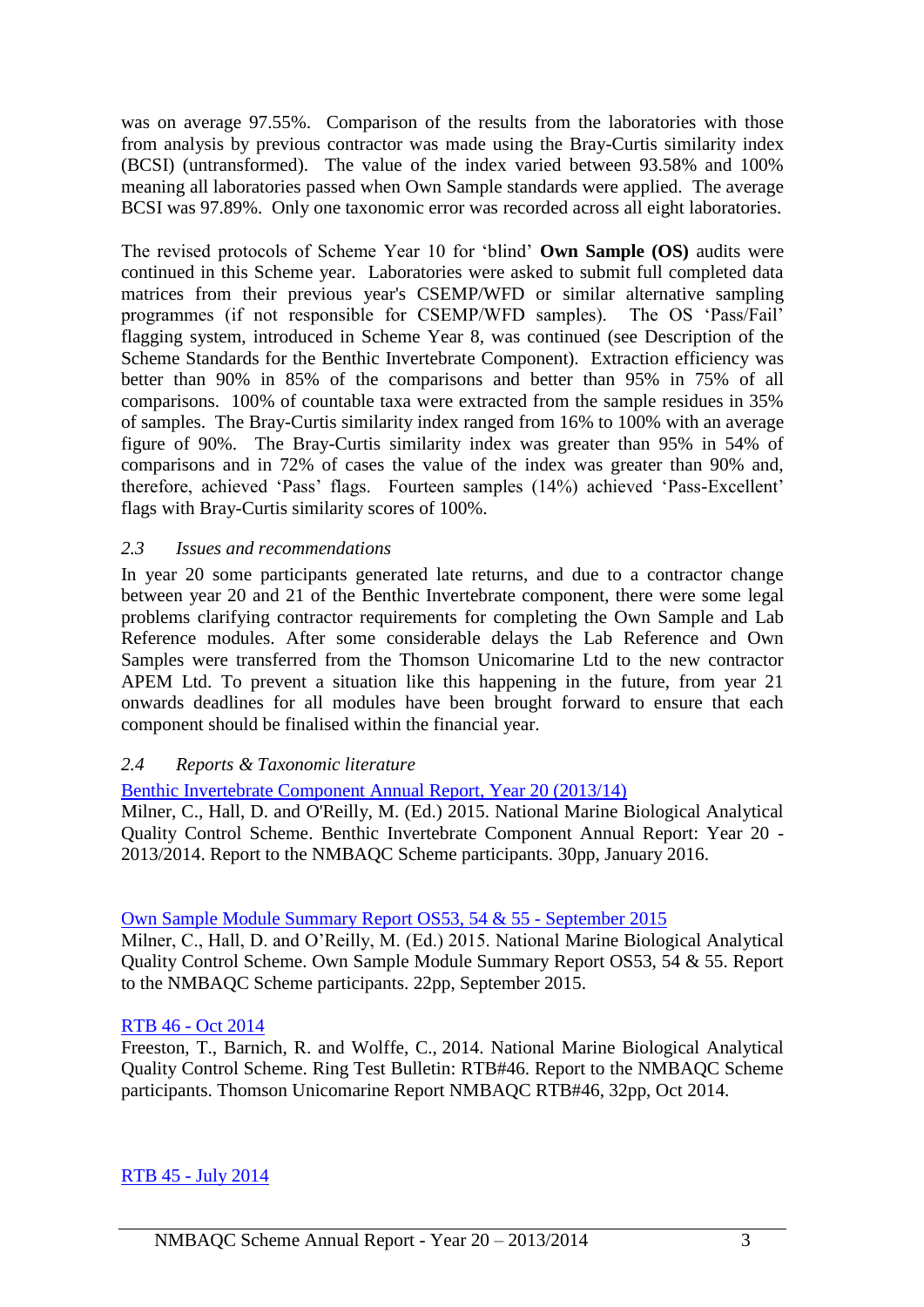Freeston, T., Barnich, R. and Wolffe, C., 2014. National Marine Biological Analytical Quality Control Scheme. Ring Test Bulletin: RTB#45. Report to the NMBAQC Scheme participants. Thomson Unicomarine Report NMBAQC RTB#45, 36pp, July 2014.

## MB 21- [May 2014](http://www.nmbaqcs.org/scheme-components/invertebrates/reports/mb21-report/)

Barnich, R. and Wolff, C. 2014. National Marine Biological Analytical Quality Control Scheme. Macrobenthic Exercise Results - MB21 (Year 20). Report to the NMBAQC Scheme participants. 17pp, May 2014.

For further taxonomic literature, see the NMBAQC web site, [Literature and Taxonomic](http://www.nmbaqcs.org/scheme-components/invertebrates/literature-and-taxonomic-keys.aspx)  [Keys for the invertebrate component.](http://www.nmbaqcs.org/scheme-components/invertebrates/literature-and-taxonomic-keys.aspx)

# <span id="page-5-0"></span>**3 Particle Size Analysis component**

Contract Manager: .Myles O'Reilly, Scottish Environment Protection Agency. Component Administrator: Richard Arnold & Ruth Barnich, Thomson Unicomarine Ltd.

# <span id="page-5-1"></span>*3.1 Summary of activities*

The PSA component consisted of one module with four exercises: Analysis of four sediment samples (PS48, PS49, PS50 and PS51) for physical description.

**PS48** – Muddy Sand combination of natural sediment from estuary and from offshore.

**PS49** – Gravelly Sand combination of commercial aggregates and natural offshore sand

**PS50** – Sand combination of commercial sand and natural offshore sand

**PS51** – Gravel derived from commercial aggregate materials

The analytical procedures of this module were the same as for the nineteenth year of the Scheme. The results for the four exercises are presented and discussed. Comments are provided on the performance for each of the participating laboratories in each of the exercises.

In previous years the Particle Size exercises (PS) 'Pass/ fail' criteria were based upon zscores from the major derived statistics with an acceptable range of  $\pm 2$  standard deviations (see Description of the Scheme Standards for the Particle Size Analysis Component). The annual report for Scheme Year 16 deemed the use of z-scores inappropriate for such a low number of data returns where two erroneous results can significantly alter the 'Pass/ fail' criteria.

The z-score method also assumes that the majority of respondents are correct and raised genuine concerns regarding technique and method bias. Following this, the 'Pass/ fail' criteria are currently under review and alternative flagging criteria are being trialled. Therefore, Scheme Year 20 continues the use of z-scores calculated for each half-phi interval, and multivariate analysis using Euclidean distance matrices (dendrograms and non-metric multidimensional scaling plots) as trialled from Years 17 - 19.

The variation within the ten replicate results produced for Thomson Unicomarine Ltd inhouse analysis (using the NMBAQC PSA statements of performance) was minimal for each of the four exercises; this is partly attributable to the use of only Malvern laser instruments and some standardised protocols, i.e. no use of chemical dispersants or hydrogen-peroxide pre-treatment. In most cases there was reasonably good agreement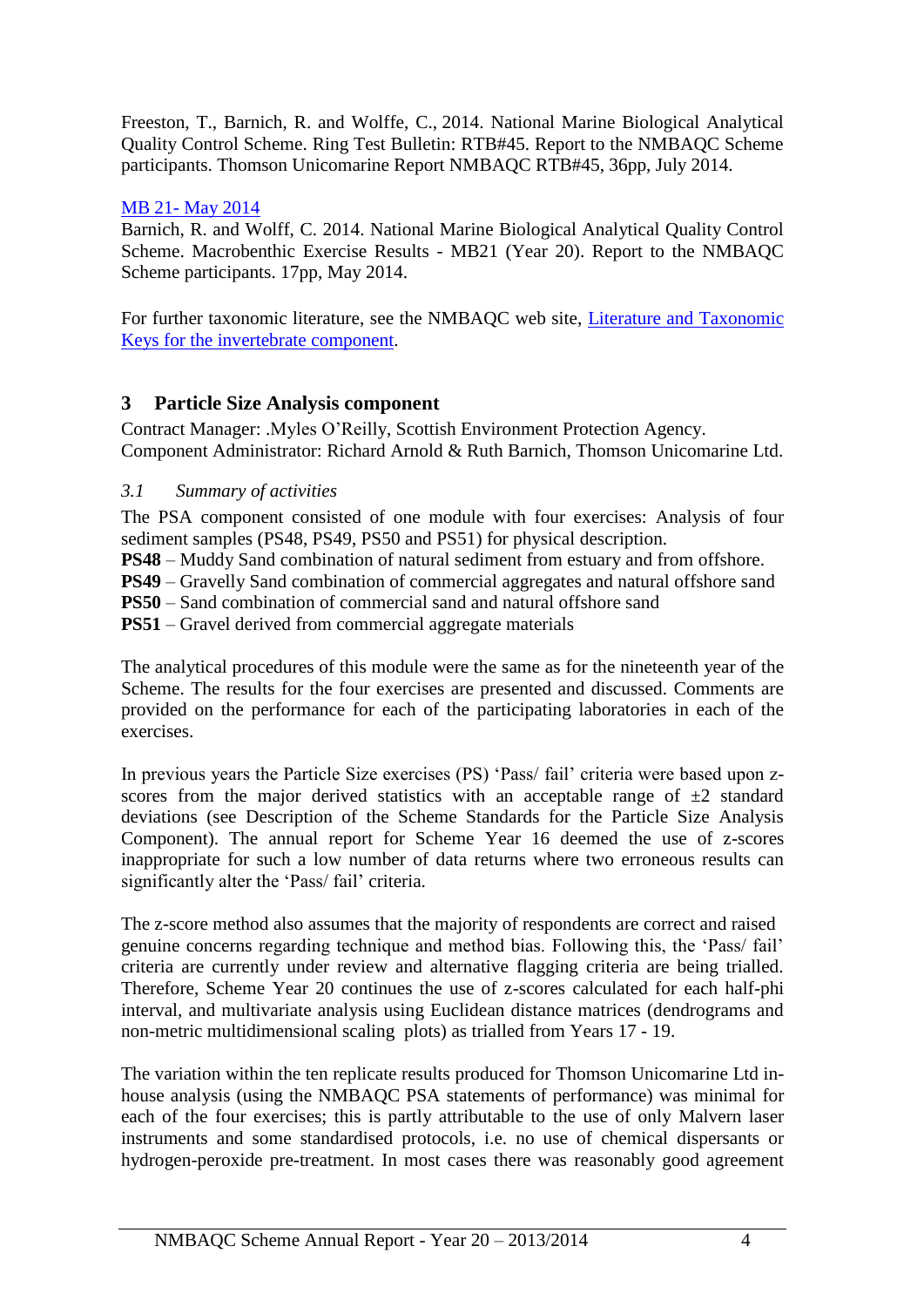between participant laboratories for all four PS exercises. All four particle size exercises of Scheme year 20 received fourteen data returns.

## <span id="page-6-0"></span>*3.2 Summary of results*

The samples distributed, from an analysis of replicates, appear to be good with very little variance. Results from participating laboratories also showed a generally good similarity. Cluster analysis using Euclidean distance was performed to see how many laboratories were grouped apart in each of the exercises and possible causes for this were identified.

Participating laboratories were asked to provide the sediment description using the Folk triangle post analysis. Data was provided by all fourteen participating laboratories for PS48, PS49, PS50 and PS51. Two laboratories failed to provide the post analysis description for PS48. For PS48, eight laboratories had post-analysis sediment descriptions of Muddy Sand; four laboratories had a post-analysis description of Sand. Two laboratories failed to provide the post analysis description for PS49. For PS49, eleven participating laboratories recorded the post-analysis sediment description as Gravelly Sand. The remaining laboratory recorded Sandy Gravel. Four laboratories failed to provide the post analysis description for PS50. All other post-analysis sediment descriptions for PS50 were Sand. Four laboratories failed to provide the post analysis description for PS51. All other post-analysis sediment descriptions for PS50 were Gravel.

It is essential that analytical methods, including pre-treatment, are stated when reporting or attempting to compare results. The situation is further complicated by the fact that the difference between the techniques and the effects of the pre-treatment also varies with the nature of the sediment sample. As demonstrated in these and previous PS exercises, possible variations in equipment and methods can result in variable data. In order to eliminate as much variation as possible the NMBAQC's Best Practice Guide was devised for use in Scheme Year 17. Although most laboratories used the methods detailed in this document, a few laboratories still used in-house methodologies. All laboratories involved in CSEMP sample analysis used the NMBAQC PSA SOP for supporting biological data.

The workbook format introduced in Scheme Year 19 is continued in Scheme Year 20, the aim of this is to standardise the way in which laboratories provide data. Over the four exercises most laboratories completed the forms correctly.

One of the issues that came to light during the analysis stage was that the half-phi percentage proportions in the 'PS\_Final Merged Data' tab did not match the data from participant laser and sieve entries. This was due to an auto-calculation error in the distributed workbook. Therefore, participant results were calculated independently by using the provided sieve and laser data, where appropriate, supplied and re-calculated using the in-house PSA analysis excel workbook. The results contained in each report are based upon the independently merged data rather than those presented by the results from the 'PS\_Final Merged Data tab' of each participant.

It is important for laboratories using the NMBAQC Scheme SOP for particle size analysis to adhere to it. There have been instances where some laboratories have modified how they analysed the sediment due to the apparatus (i.e. laser analysis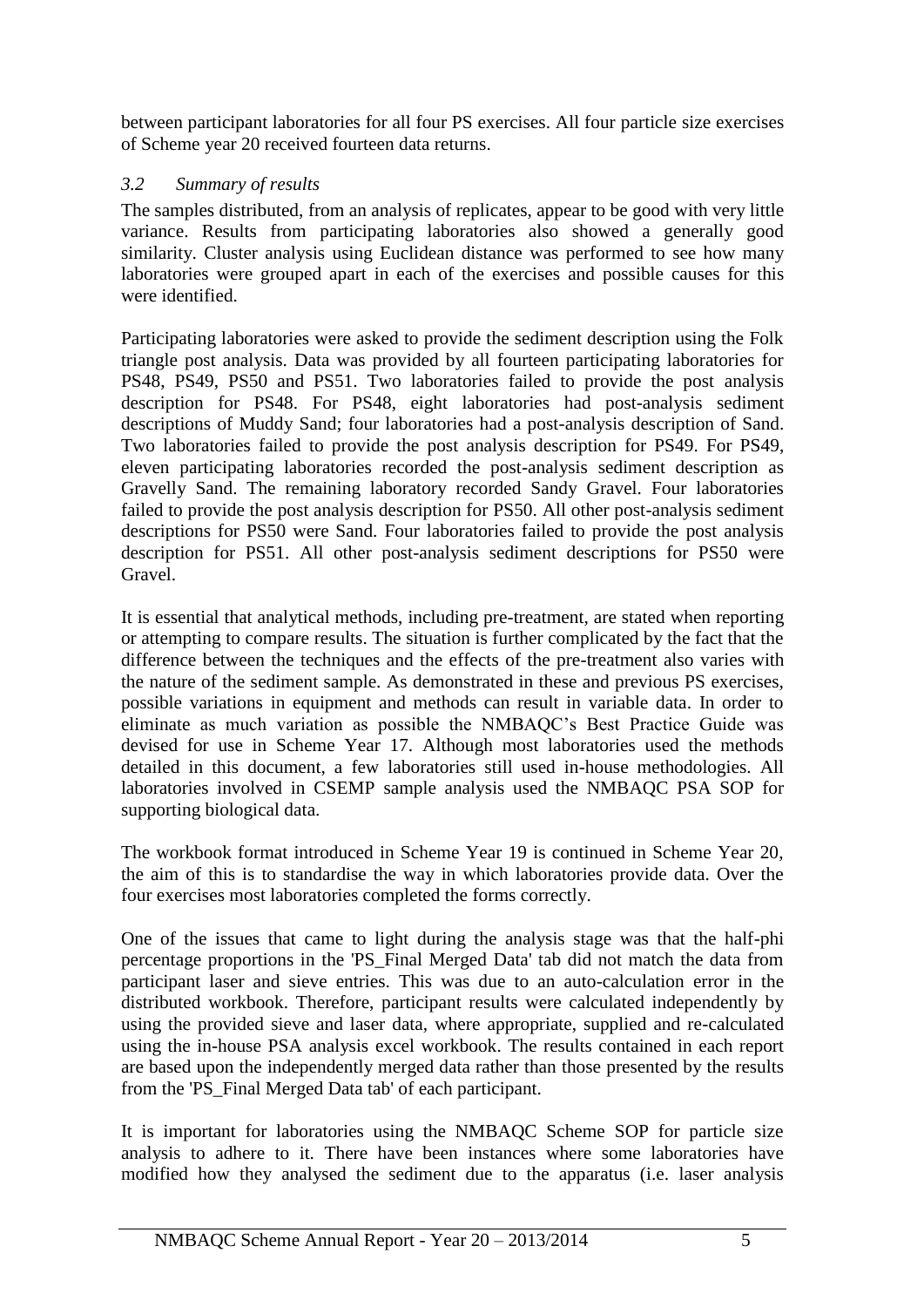equipment) used. Altering the SOP on the basis of laser equipment capabilities can change the final results derived from analysis.

The main issue with the workbook trialled in Scheme Year 18 was with the laser replicates section, where sediment ≥1mm was being passed through laser diffraction. If following the NMBAQC methodology, laser subsamples should be passed through a 1mm sieve before laser diffraction. Although this has not occurred in Scheme Year 20, it remains noteworthy if standardisation of submitted results is to be maintained.

PS51 was distributed as a sieve only exercise and therefore analysis below 1mm was not a requirement. However, some laboratories recorded results below 1mm. These results had to be discounted. Although there were trace amounts of sediment below 1mm, if following NMBAQC SOP, there was insufficient material  $(< 5\%$ ) to analyse the below 1mm portion. It is acknowledged, however, that those participants using other methods may not know of the NMBAQC SOP. This serves an example showing the need for participants to follow the same protocols during analysis to make the results more comparable.

#### <span id="page-7-0"></span>*3.3 Issues and recommendations*

- 1. Laboratories should endeavour to report their PS results in the requested format, *e*.*g.* at half phi intervals. This would enable the direct comparison of data from all participants and simplify the creation of cumulative curve figures. Participants should review their data prior to submission; zeros should only appear in submitted data where no material was present; dashes, '-', should appear where analysis has not been conducted.
- 2. Laboratories involved in CSEMP data submission should endeavour to return data on **ALL** necessary components of the Scheme in the format requested. This will be required to allow the setting of performance "flags". Non-return of data will result in assignment of a "Fail" flag. For CSEMP laboratories this deemed "Fail" for no submitted data is to be perceived as far worse than a participatory "Fail" flag.
- 3. Particle size exercises (PS) over the years have shown differences in the results obtained by different techniques (laser and sieve / pipette), in-house methods (*e.g.* pre-treatment) and also differences between equipment (*e.g.* Malvern Mastersizer 2000, Mastersizer X and Coulter LS230 lasers). PS data indicates that the variance between laser and sieve results is further emphasised by certain sediments characteristics. The overall range of these variances needs to be determined if combining data sets derived from differing methods. The NMBAQC's Best Practice Guide has been developed for use in Scheme Year 17; this has helped to reduce the amount of variation between methods. It is essential that particle size data are presented with a clear description of the method of analysis and equipment used.
- 4. An improved learning structure to the Scheme through detailed individual exercise reports has been successfully implemented and was continued in this Scheme year. For the PS exercises, detailed results have been forwarded to each participating laboratory as soon as possible after the exercise deadlines. Participants that submit significantly incorrect data are contacted immediately to ensure that in-house checks can be implemented to ensure future quality assurance. The PS48, PS49, PS50 and PS51 reports included the data submission sheets received from all participants as an appendix; Participants are encouraged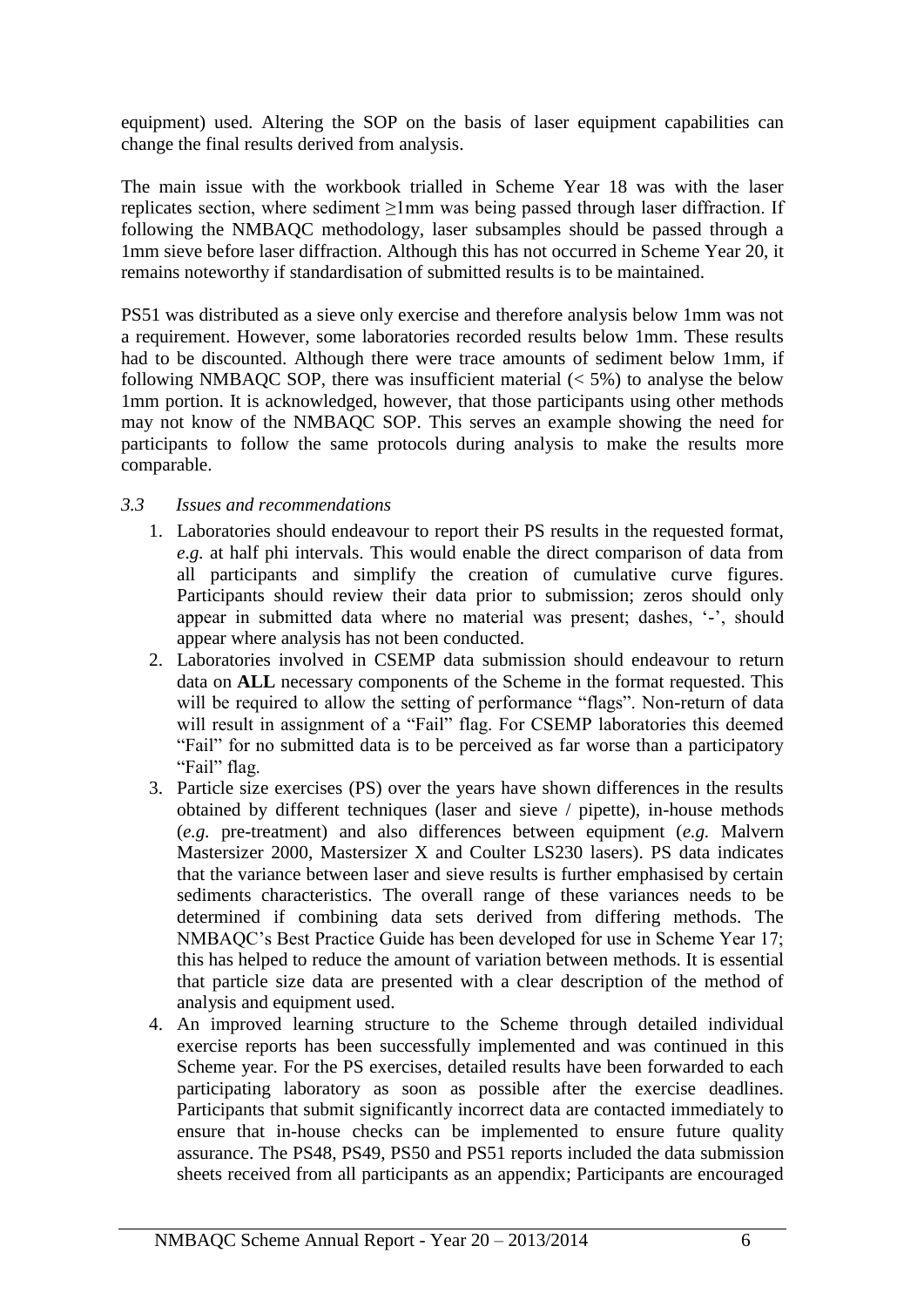to review their exercise reports and provide feedback concerning content and format wherever appropriate.

- 5. The current NMBAQC Scheme standards for PSA are under review. The alternative use of z-scores for each phi-interval, trialled in Scheme Year 17 appears inappropriate for such a low number of data returns where two erroneous results can significantly alter the pass/fail criteria. For example, this can occur if laboratories do not have the representative sieves to analyse the whole range of sediment fractions. The z-score method also assumes that the majority of respondents are correct and raised genuine concerns regarding technique and method bias. Scheme Year 20 (2013/14) follows Year 19 in that z-score analysis was run alongside cluster analysis using Euclidean distance matrices.
- 6. Future reports could include a reverse ring test whereby benchmark samples are tested by a randomly selected laboratory to ensure representative results analysed for the ring test are satisfactory. This could also be achieved by the responsible laboratory providing raw data (with file extension \*.mea) to external verifiers to assess in-house quality. It is also possible to add Similarity Profile Analysis (SIMPROF) testing of own samples to show minimal inter-sample variation in interim reports.
- <span id="page-8-0"></span>*3.4 Reports*

#### **[PSA Component Annual Report, Year 20 \(2013/14\)](http://www.nmbaqcs.org/scheme-components/particle-size-analysis/reports/yr20-psa-annual-report.aspx)**

Proctor, A., 2014. Particle Size component - Report from the contractor. Scheme Operation - Year 20 2013/14. A report to the NMBAQC Scheme co-ordinating committee. 15pp, Sept 2014

#### **[PS51 May 2014](http://www.nmbaqcs.org/scheme-components/particle-size-analysis/reports/ps51.aspx)**

Procter, A., 2014. National Marine Biological Analytical Quality Control Scheme. Particle Size Results: PS51. Report to the NMBAQC Scheme participants. Thomson Unicomarine Report NMBAQCps51, 32pp, May 2014.

#### **[PS50 May 2014](http://www.nmbaqcs.org/scheme-components/particle-size-analysis/reports/ps50.aspx)**

Procter, A., 2014. National Marine Biological Analytical Quality Control Scheme. Particle Size Results: PS50. Report to the NMBAQC Scheme participants. Thomson Unicomarine Report NMBAQCps50, 35pp, May 2014.

#### **[PS49 Feb 2014](http://www.nmbaqcs.org/scheme-components/particle-size-analysis/reports/ps49.aspx)**

Procter, A., 2014. National Marine Biological Analytical Quality Control Scheme. Particle Size Results: PS49. Report to the NMBAQC Scheme participants. Thomson Unicomarine Report NMBAQCps49, 33pp, Feb 2014.

#### **[PS48 Feb 2014](http://www.nmbaqcs.org/scheme-components/particle-size-analysis/reports/ps48.aspx)**

Procter, A., 2014. National Marine Biological Analytical Quality Control Scheme. Particle Size Results: PS48. Report to the NMBAQC Scheme participants. Thomson Unicomarine Report NMBAQCps48, 32pp, Feb 2014.

#### <span id="page-8-1"></span>**4 Fish component**

Contract Manager: Jim Ellis, Centre for Environment, Fisheries and Aquaculture Science (CEFAS) from June 2013.

Component Administrator: Richard Arnold, Thomson Unicomarine Ltd.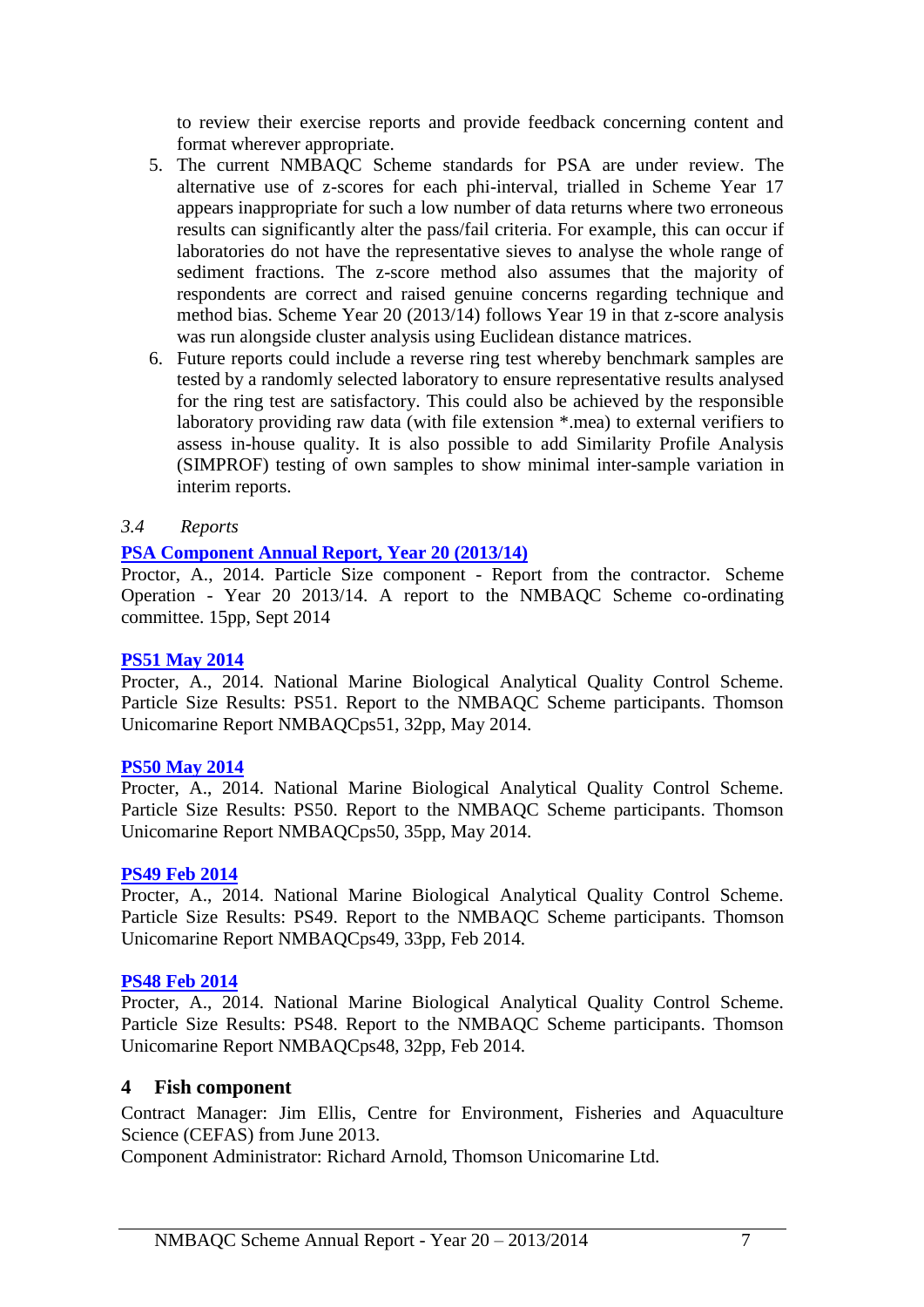#### <span id="page-9-0"></span>*4.1 Summary of activities*

Year twenty of the National Marine Biological Analytical Quality Control (NMBAQC) Scheme (2013/14) followed the format of the nineteenth year. A series of exercises involved the distribution of test materials to participating laboratories and the centralised examination of returned data and samples.

The Fish component of the scheme commenced in its twelfth year (2005/06). Twenty eight laboratories / fish teams participated in the Fish component of the Year 20 NMBAQC Scheme. Twenty four participants were government laboratories / fish teams, and four were private consultancies. Although some fish are sampled under the Clean Seas Environment Monitoring Programme (CSEMP) the number of target species is relatively few. However the requirement to monitor fish assemblages in transitional waters for the Water Framework Directive (WFD) provides the major impetus for fish component exercises.

This component consisted of two modules, each with a single exercise:

- Re-identification of a set of fifteen fish specimens supplied by each of the participating laboratories (Fish Reverse Ring Test module).
- Identification of one set of fifteen fish specimens circulated by the scheme contractor (Fish Ring Test module).

The analytical procedures of both modules were the same as for the nineteenth year of the Scheme.

**Fish Reverse Ring Test (F\_RRT05):** The identification of a set of fifteen fish species selected and supplied by the participating laboratories was relatively accurate (30 errors for 320 specimens submitted). The majority of specimens were collected by fish teams during their 2013 autumn monitoring surveys. Two recurring errors highlighted by this exercise concerned the identification of the Gobies (several species), with nine incorrectly identified and the Grey Mullets with six individuals incorrectly identified. Other recurring errors included Pipefishes.

However, there were differences in the approach to this exercise by the individual laboratories; some laboratories used this as a test for confirming voucher specimens whilst others sought a means of having uncertain or unknowns identified making it difficult to directly compare results.

**Fish Ring Test (F\_RT07):** Fifteen fish specimens were distributed by the contractor. This fish ring test produced good agreement between the identifications made by the participating laboratories and those made by the contractor. On average each laboratory recorded 1.2 generic differences and 1.5 specific differences.

#### <span id="page-9-1"></span>*4.2 Summary of results*

In the majority of instances for the Fish Reverse Ring Test, identifications made by the contractor were in agreement with those made by the participating laboratories with thirty errors occurring from a potential three hundred and twenty. Most identification issues were associated with Gobies, with misidentifications amongst the following species: *Gobius niger; Gobius paganellus; Pomatoschistus microps; Pomatoschistus minutus* and *Pomatoschistus pictus*. Seven out of the 41 specimens submitted by participating laboratories were identified incorrectly and two were labelled as unidentified. The grey mullets were another taxonomic group with which identification issues were associated (*Liza aurata*; *Chelon labrosus* and *Liza ramada*). Similar errors were noted in the previous two reports F\_RRT04 and F\_RRT03.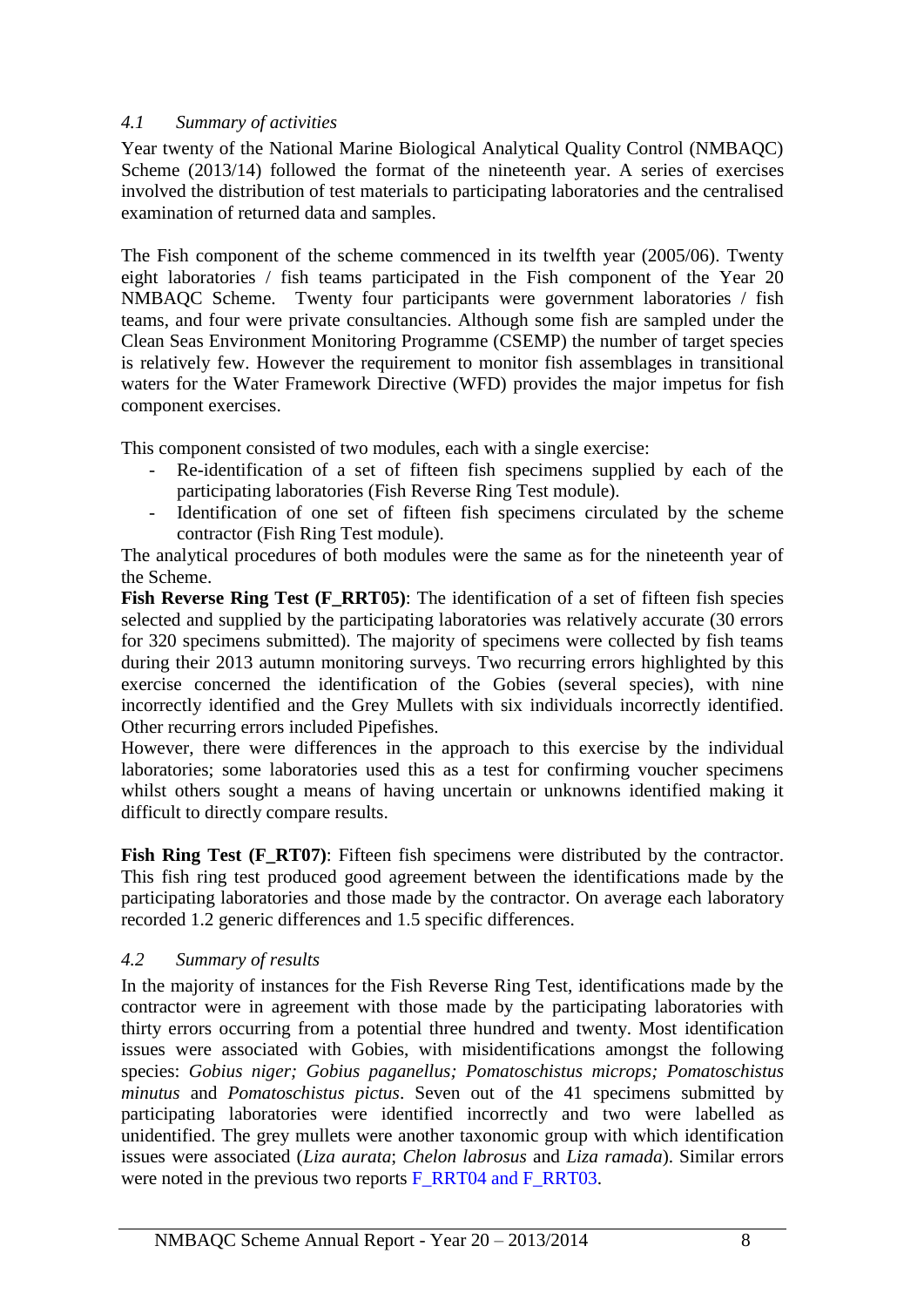There were also discrepancies for Greater Pipefish (*Syngnathus acus*) and Lesser / Nilsson's Pipefish (*Syngnathus rostellatus*). Potentially difficult taxa such as the gobies could be specifically targeted in future fish ring tests (F\_RT exercises) to quantify and resolve problems via the circulation of standardised specimens.

This is the seventh fish ring test circulated through the NMBAQC Scheme and the results were comparable with those from the six previous exercises (RT28 (F\_RT01), RT31 (F\_RT02), RT33 (F\_RT03), F\_RT04, F\_RT05 and F\_RT06) with a high level of agreement between participating laboratories for the majority of distributed species. The F<sub>RT</sub> component is considered to provide a valuable training mechanism and be an indicator of problematic groups and possible areas for further targeted exercises or inclusion at taxonomic workshops. Multiple data entries from some laboratories and the inclusion of images in the ring test bulletins (RTB) have further emphasised the learning aspect of these exercises. F\_RT07 indicated that the majority of laboratories are using the same literature to identify most specimens; Wheeler 1969, Wheeler 1978 and Maitland & Herdson 2009. However, only five of the participating laboratories provided information as to the literature used for identification.

Two participants mis-identified a sandeel that is perceived to be readily identifiable (*Hyperoplus lanceolatus*). Deterioration of ring test material may have contributed to some mis-identifications; reasons for this include fin and scale damage due to repeated examination which could result in inaccurate fin ray and scale counts.

#### <span id="page-10-0"></span>*4.3 Issues and recommendations*

The Indian Goatfish (*Parupeneus indicus*) was included in the F\_RT07 for identification by participating laboratories. The inclusion of a non-indigenous species illustrates how important it is for every specimen to be inspected rather than solely relying on habitat and geographical location when determining their identification. *Parupeneus indicus* was selected for inclusion due to its similar appearance to the Striped Red Mullet (*Mullus surmuletus*) on first glance. It is deemed important for non-native invasive species and migrant fish to be included as part of ring tests as sightings and oddities are becoming more prevalent around UK shores. However, future ring tests will only use species that are known to be invasive in the region of the participating laboratories, or Atlantic species for which occasional vagrants are known from north-west Europe.

## <span id="page-10-1"></span>*4.4 Reports*

#### **[Fish Component Annual Report, Year 20 \(2013/14\)](http://www.nmbaqcs.org/scheme-components/fish/reports/year-20-fish-annual-report.aspx)**

Hussey, S., 2014. Fish component - Report from the contractor. Scheme Operation - Year 20 - 2013/14. A report to the NMBAQC Scheme co-ordinating committee. 15pp, July 2014.

#### **RRT 05 - [March 2014](http://www.nmbaqcs.org/scheme-components/fish/reports/rrt05.aspx)**

Hussey,S., 2014. National Marine Biological Analytical Quality Control Scheme. Fish Reverse Ring Test: FRRT05. Final report to the NMBAQC Scheme participants. Thomson Unicomarine Report NMBAQC FRRT05, 34pp, March 2014.

#### **[FRT 07 May 2014](http://www.nmbaqcs.org/scheme-components/fish/reports/frt07.aspx)**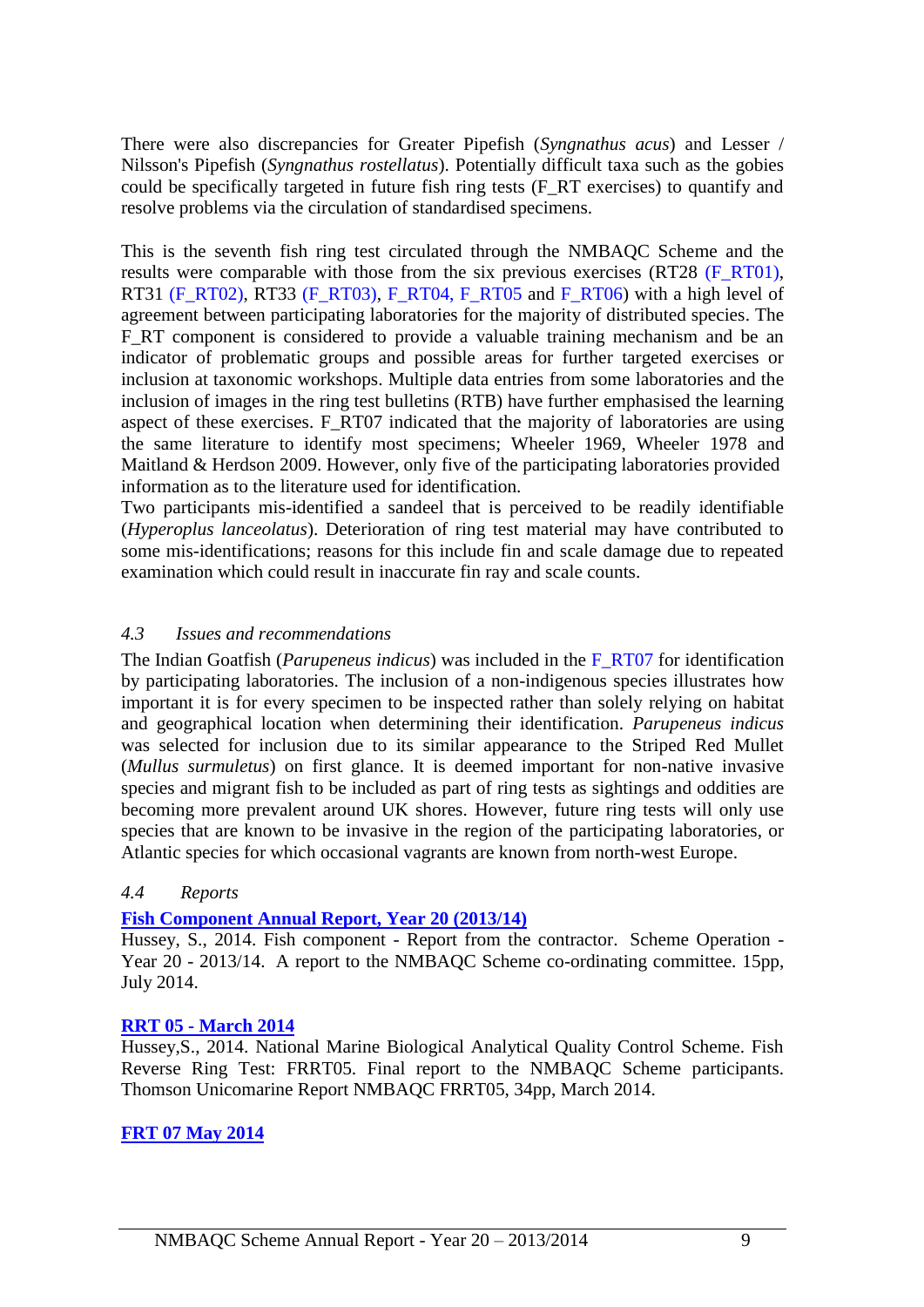Hussey, S., 2014. National Marine Biological Analytical Quality Control Scheme. Fish Ring Test Bulletin: FRT#07. Report to the NMBAQC Scheme participants. Thomson Unicomarine Report NMBAQCfrtb#07, 15pp, May 2014.

# <span id="page-11-0"></span>**5 Phytoplankton component**

Scheme Administrator: Joe Silke, Marine Institute, Republic of Ireland.

# <span id="page-11-1"></span>*5.1 Summary of activities*

The Phytoplankton BEQUALM inter-comparison study in 2013 was designed to test the ability of analysts to identify and enumerate correctly marine phytoplankton species in preserved water samples. As in previous years, samples have been designed using laboratory cultures. There were four species of interest in this inter-comparison exercise. These were: *Chaetoceros diadema* (Ehrenberg) Gran, *Coscinodiscus granii* Gough, *Gyrodinium instriatum* Freudenthal & J.J.Lee and *Heterosigma akashiwo* (Y.Hada)

Y.Hada ex Y.Hada & M.Chihara. Also, we asked participants to return cell counts on three replicate samples as part of a homogeneity test.

Collaboration between the Marine Institute in Ireland and the IOC UNESCO Centre for Science and Communication of Harmful algae in Denmark on the BEQUALM intercomparison exercise commenced in 2011. This collaboration involves the use of algal cultures from the Scandinavian Culture Collection of Algae and Protozoa in Copenhagen and also includes the elaboration of a marine phytoplankton taxonomy quiz using an online platform called 'Ocean Teacher'. This HAB quiz was designed by Jacob Larsen (IOC) and Rafael Salas (MI).

This year, 49 analysts from 34 laboratories signed up for this inter-comparison. 47 analysts and 32 laboratories returned results. Laboratories from the USA, Singapore, Uruguay, France, Italy and Iceland took part in this exercise for the first time. Most laboratories are based in Europe (29): Ireland (3), Northern Ireland (1), Scotland (2), England (7), France (6), Netherlands (2), Sweden (1), Spain (3), Croatia (1), Iceland (1), Italy (1) and Greece (1). A small number of laboratories come from the USA (1), Australia (2), Singapore (1) and Uruguay (1).

This inter-comparison exercise has been coded in accordance with defined protocols in the Marine Institute, for the purposes of quality traceability and auditing. The code assigned to the current study is PHY-ICN-13- MI1. PHY standing for phytoplankton, ICN for inter-comparison, 13 refers to the year 2013, MI refers to the Marine Institute and 1 is a sequential number of inter-comparisons for the year. So, 1 indicates the first inter-comparison for the year 2013.

# <span id="page-11-2"></span>*5.2 Summary of results*

- 49 analysts from 34 laboratories took part in this inter-comparison. 47 analysts and 32 laboratories returned results. This year, new laboratories have joined the scheme from France, Iceland, Italy, Singapore, Uruguay, USA and Australia
- Most participating laboratories are based in Europe (29): Ireland (3), Northern Ireland (1), Scotland (2), England (7), France (6), Netherlands (2), Sweden (1), Spain (3), Croatia (1), Iceland (1), Italy (1) and Greece (1). A small number come from different continents: USA (1), Australia (2), Singapore (1) and Uruguay (1).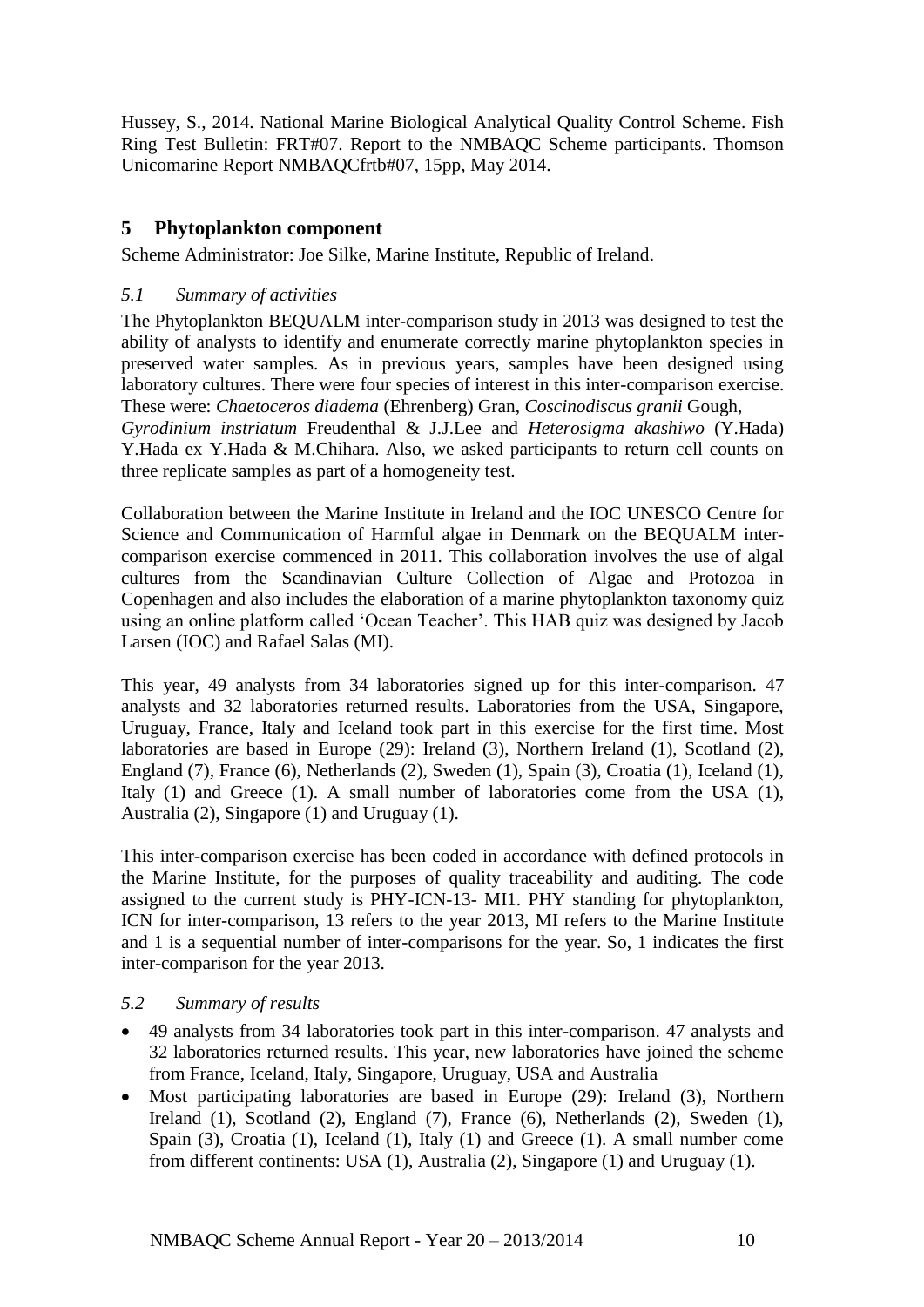- There were four species of interest in this intercomparison exercise. These were: *Chaetoceros diadema, Coscinodiscus granii, Gyrodinium instriatum* and *Heterosigma akashiwo*.
- The average and confidence limit for each test item was calculated using the robust algorithm in annex C of ISO13528 which takes into account the heterogeneity of the samples and the between samples standard deviation from the homogeneity test. ISO 13528 is only valid for quantitative data. We have used the consensus values from the participants.
- The homogeneity and stability test show that samples do not meet the assessment criteria set out in the standard. The number of replicates needed for the samples to meet the criteria would be impractical. So instead the between-sample Standard deviation is taken into account for the final confidence limits. Outliers do not affect test result as robust analysis is being used.
- The assigned values standard uncertainty was found to be negligible for all test items, so there is no bias in the method. The laboratory bias plot indicates that results are normally distributed around zero for all test items.
- The percentage difference plots show that only a few analysts are outside the warning (2SD) and action (3SD) limits. The % rank using probability plots gives an indication of the most extreme values.
- The Z-scores were calculated using the robust mean and standard deviation for each test item. There was one warning signal on the *C.diadema* count, two warning signals on the *H.akashiwo* count and two warning and two action signals in the *G.instriatum* count. A total of seven signals from 184 results. Also, four analysts failed to identify one of the species in the samples, two analysts failed to identify *C.diadema* and two others *H.akashiwo*.
- The bar plot shows bias across all levels (test items) for three analysts which have tended to underestimate all counts. This could point to methodology issues. The plots of repeatability standard deviation assume that there is no difference between laboratories means and standard deviations. The plots showed unusual results for two out of the four counts with extreme values found on the *C.diadema* count and on the *H.akashiwo* count. Some counts look implausible as the variation in the counts exceeds normal statistical distributions.
- Sample composition results show that the easiest items for identification were *C.granii* and *H.akashiwo*, with near perfect scores for all analysts; *G.instriatum* proved the most difficult item for identification, with ten incorrect answers and *C.diadema* proved difficult at species level but all correct to genus.
- The Ocean teacher online HAB quiz results suggests a high rate of proficiency. 45 analysts returned results and 27 analysts achieved 100% scores with another 12 analysts over 90% mark.
- Most questions average above 90%. The worst answered question was Q8 (planozygote) with 73% on average.
- Problems arose from 'short answer' questions where grammar errors, punctuation or similar answers were given. In this case, where the answer was correct, notwithstanding these grammar issues, it was given as a valid answer and the scores should reflect this change.
- Issues arose regarding naming authority and use of synonyms in answers as in *Preperidinium* (*Zygabikodinium*). Either of these answers was given as correct.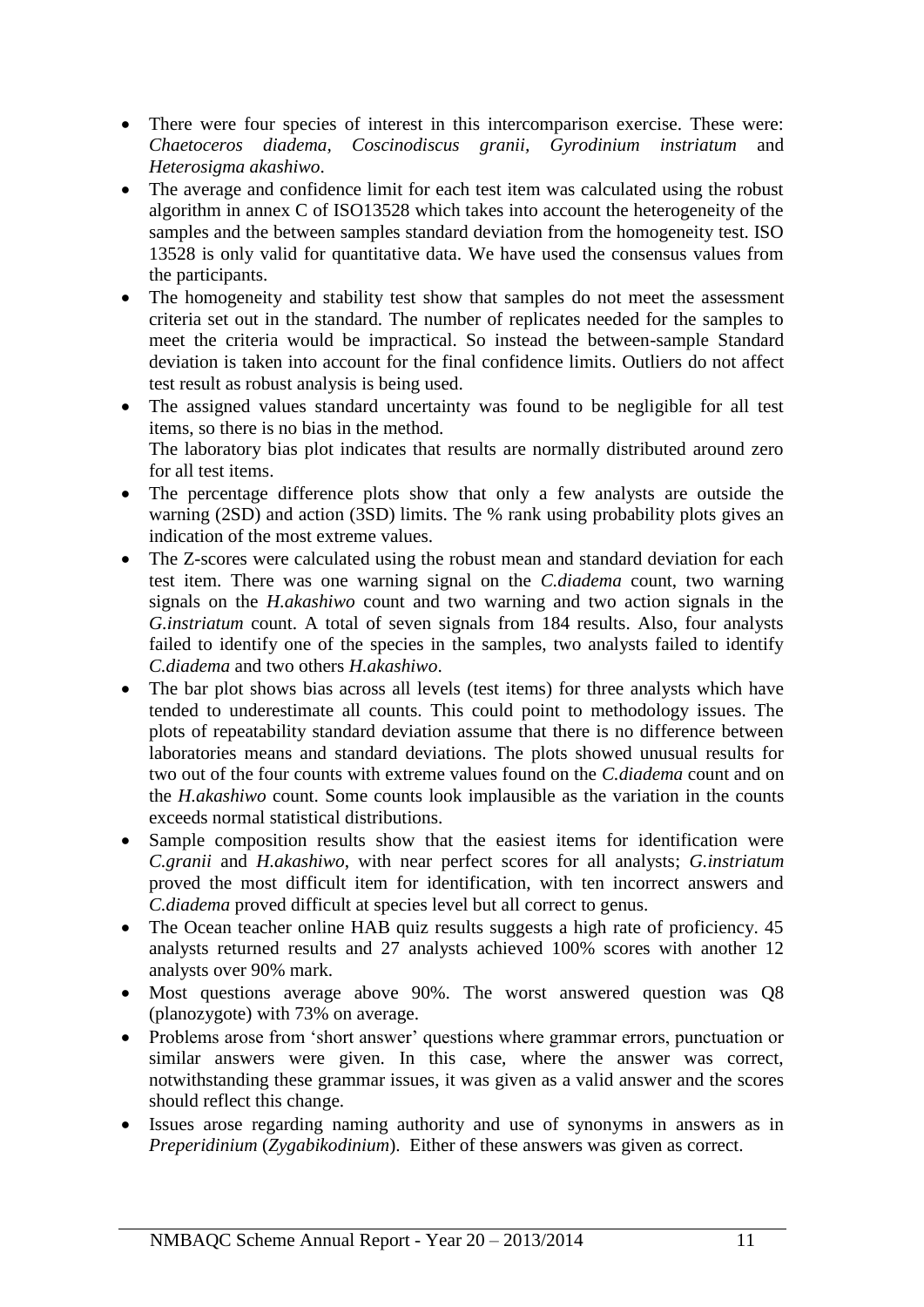## <span id="page-13-0"></span>*5.3 Reports*

**[Phytoplankton Enumeration And Identification Ring Test, 2013](http://www.nmbaqcs.org/scheme-components/phytoplankton/reports/phyto-rpt-2013.aspx)**

Salas, R.G., Larsen, J., 2013. BEQUALM Phytoplankton proficiency test in the abundance and composition of marine microalgae 2013 report. PHY-ICN-13-MI1 VR 1.0. 78pp.

## <span id="page-13-1"></span>**6 Macroalgae/Marine Angiosperms component**

Contract Manager: Clare Scanlan, Scottish Environment Protection Agency. Component Administrator: Emma Wells, Wells Marine.

<span id="page-13-2"></span>*6.1 Summary of activities*

#### 6.1.1 Marine Macroalgae Identification Ring Test (RM-RT08)

Eight laboratories subscribed to the macroalgae ring test with six laboratories submitting results with an overall total of eleven participants. Two laboratories failed to submit results; no reasons were provided. Four of the submitting laboratories were government organisations and two private consultancies.

#### 6.1.2 Opportunistic Macroalgae Biomass - Ring Test (OMB - RT05)

The format followed that of previous years of the test (OMB RT01 – RT04 - see NMBAQC website). Ten laboratories were issued with test material. Ten laboratories completed the macroalgae biomass module with a single laboratory submitting two sets of results. All of the participating laboratories were government; no private consultancy took part.

## 6.1.3 Macroalgae/Seagrass Cover - Ring Test (OMC-RT05)

This included a single unit for macroalgae and one for seagrass both of which had three test options based on individual laboratories' methodologies. The format followed that of previous years (OMC RT01 – OMC RT04). Thirteen laboratories were issued test material. Twelve laboratories completed the % cover macroalgae/seagrass module with up to 24 participants; one laboratory failed to submit any results. Participation in each option varied. Of those laboratories submitting results, eleven were government organisations and one was a private consultancy.

#### <span id="page-13-3"></span>6.2 *Summary of exercise results*

This component consisted of three modules with participants taking part in some or all:

- Marine macroalgae identification ring test  $(RM-RT08)$  up to 5 images each of twenty macroalgae specimens were distributed on disc
- Opportunistic macroalgae biomass (OMC-RT05) three synthetic samples of different weights for washing and drying to both wet and dry weights
- % cover estimation of Opportunistic macroalgae and seagrass 15 photographs of quadrats of each (seagrass and macroalgae) using any or all of three quadrat options

Procedures were the same as for previous years.

#### 6.2.1 Marine Macroalgae Identification Ring Test (RM-RT08)

Participant pass rates ranged from 62.5% to 95% with four of the eleven participants scoring >80% and eight scoring >70% overall. Across all participants 18% of all genus determinations were incorrect, i.e. 82% were correct and 30% were incorrect at species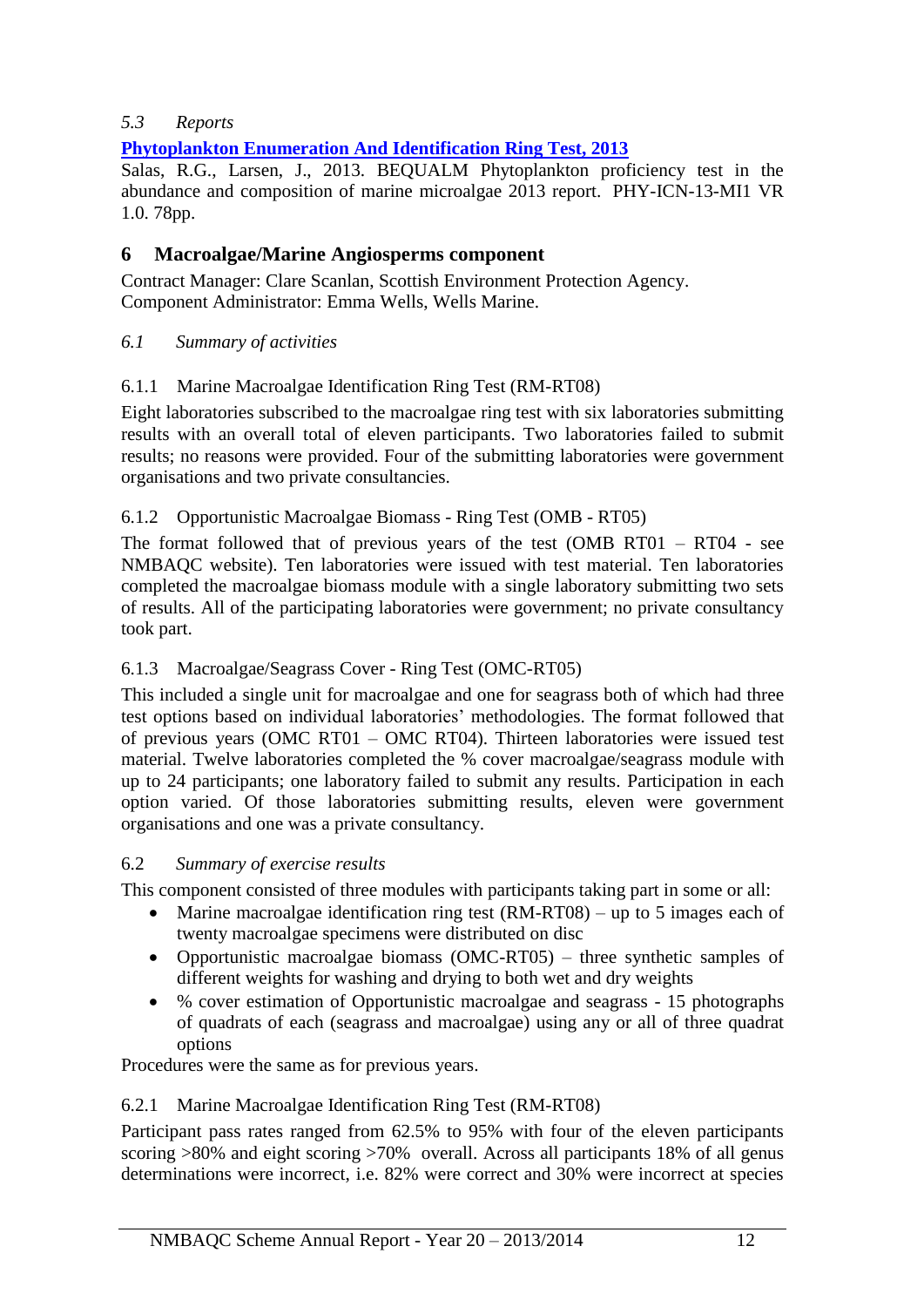level, i.e. 70% of species level determinations were correct. This was lower than in previous years, but this ring test incorporated more challenging species than in some previous tests. >70% is deemed "acceptable", while >80% is deemed "good" and >90% is "proficient". There are no absolute pass/fail criteria, and these levels are for guidance only. They may be subject to review.

The most misidentified taxon was *Boergeseniella thuyoides*, with no-one correct at both genus and species level. Five taxa accounted for 65% of the errors.

#### 6.2.2 Opportunistic Macroalgae Biomass - Ring Test (OMB - RT05)

This year all laboratories submitted results for both wet and dry weights for all samples. Results for wet weight of biomass varied among laboratories with some producing high measures of biomass compared with the average. Dry weights showed a similar level of variability. Two laboratories exceeded the Z-score target range of +/- 2.0 for the average sample wet weight. Two other laboratories exceeded the target Z-scores for dry weight, but no Z-scores >3 were recorded. Z-scores ranged from -2.399 to +1.671 for wet weight and from  $-2.856$  to  $+1.257$  for dry weights. Most laboratories submitted dry weight values that were considered well within an acceptable limit of the actual biomass; however wet weight still remains highly variable.

#### 6.2.3 Opportunistic Macroalgae/Seagrass Cover - Ring Test (OMC-RT05)

The sets of quadrat photos differed by the use of grid squares of varying quantities; open quadrat (A),  $10 \times 10$  squares (B) grid and  $5 \times 5$  squares (C) grid. Z-scores were derived using the mean of participants' results and also using the image analysis results as reference values.

There were considerably more exceedances using image analysis derived Z-scores than those from the means of participants' results. This is consistent with previous years' results; reasons for this are being considered. Seagrass produced more Z-score exceedances than macroalgae, and are considered to be inherently more difficult to assess due to their patchiness. However, for macroalgae the overall pass rate was 94% for Test A, 96% for Test B and 97% for Test C when using Z-scores based on the population mean. For seagrass the comparable figures were 94% for Test A, 97% for Test B and 95% for Test C. Patterns across the options are not entirely consistent, but Option 2 (10 x 10 squares grid) appears to lead to over-estimation of percentage cover. However, this varies among participants, and it is therefore difficult to justify recommending one method over another at present.

#### 6.3 *Issues and recommendations*

General

Participants have not all followed instructions correctly, which presented problems for the contractor. This included miss-spelling of taxon names (not checked properly); not including authority for taxon name; not completing spreadsheets properly; including information in email and formats other than the specified one. Participants will be reminded for future exercises that they must return information in the correct formats, otherwise data may not be accepted.

Participants were consulted on the timing of exercises and the great majority of respondents preferred early in the year. Consequently all exercises will be sent out at the start of January, with a six week period for return of results. Reports will then be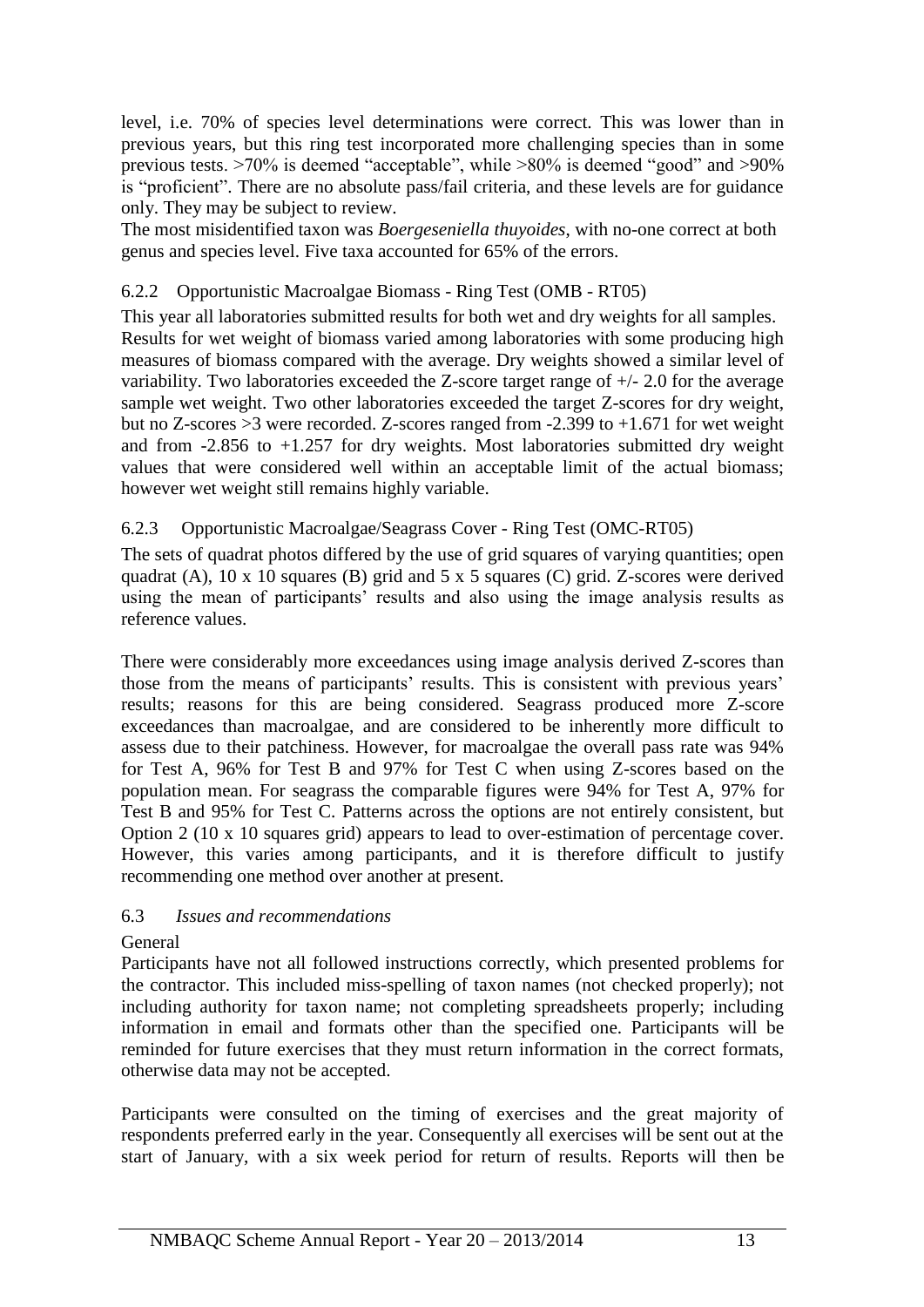available in good time for the start of the sampling season, so that key training areas can be addressed.

#### Marine algae identification

In some instances photographs would have benefitted from a scale and additional details of habitat, etc. than were provided. This additional information will be included in subsequent tests where necessary. Some more specific cellular information was also requested, and where possible this will be included where relevant, e.g. cross-sections of filamentous species such as *Ceramium* or *Polysiphonia*. However, even fresh specimens may not show all important characteristics e.g. reproductive structures. No staining is currently used and this shall remain for the next test.

#### Opportunistic macroalgal biomass

Some participants still question the necessity to incorporate both dry and wet weights within the ring test as dry weight is not part of the WFD tool. However, the data provide evidence of insufficient rinsing of samples, whereby the dried weight could be considerably higher than the original dry weight. Also there is no definitive wet weight with which to compare the individual laboratories submissions so it is difficult to conclude which results are the most representative. Dry weight will remain a required parameter.

Larger samples create a greater margin of error with far less consistency between laboratories, but are often representative of natural conditions. Future tests will cover a good range of weights, but include some much larger biomass weights.

Synthetic materials are used to mimic natural algae, but the addition of further natural material such as more sediment and *Hydrobia* will be considered. Differences in processing samples between operators was evident, and these could usefully be explored in a workshop.

% cover opportunistic macroalgae and seagrass

The accuracy of assessing % cover from quadrats versus in the field has been raised as an issue by some participants, due both to some perceived artefacts of photography and the inability to probe the surface as is possible in the field. However, field conditions are not always optimum either, but this could be explored within a workshop setting.

Labs should review their data before submission to minimise the likelihood of submitting incorrect data. Some apparently anomalous data were submitted and these skew the results.

Not all participants do all three quadrat options. This is recommended as, by completing all three methods for both seagrass and macroalgae, it is possible to compare results with other laboratories in order to gauge individual lab's/participant's level of accuracy.

As many laboratories take quadrat photos whilst estimating % cover for in house quality control, it has been suggested that a reverse ring test could be included in the % cover component. This would enable laboratories to submit their own quadrat photos for validation. This will be considered.

## <span id="page-15-0"></span>*6.4 Taxonomic literature & reports*

Identification of intertidal macroalgae **[RM RT08 Final report May 2014](http://www.nmbaqcs.org/scheme-components/macroalgae/reports/rm-rt08-final.aspx)**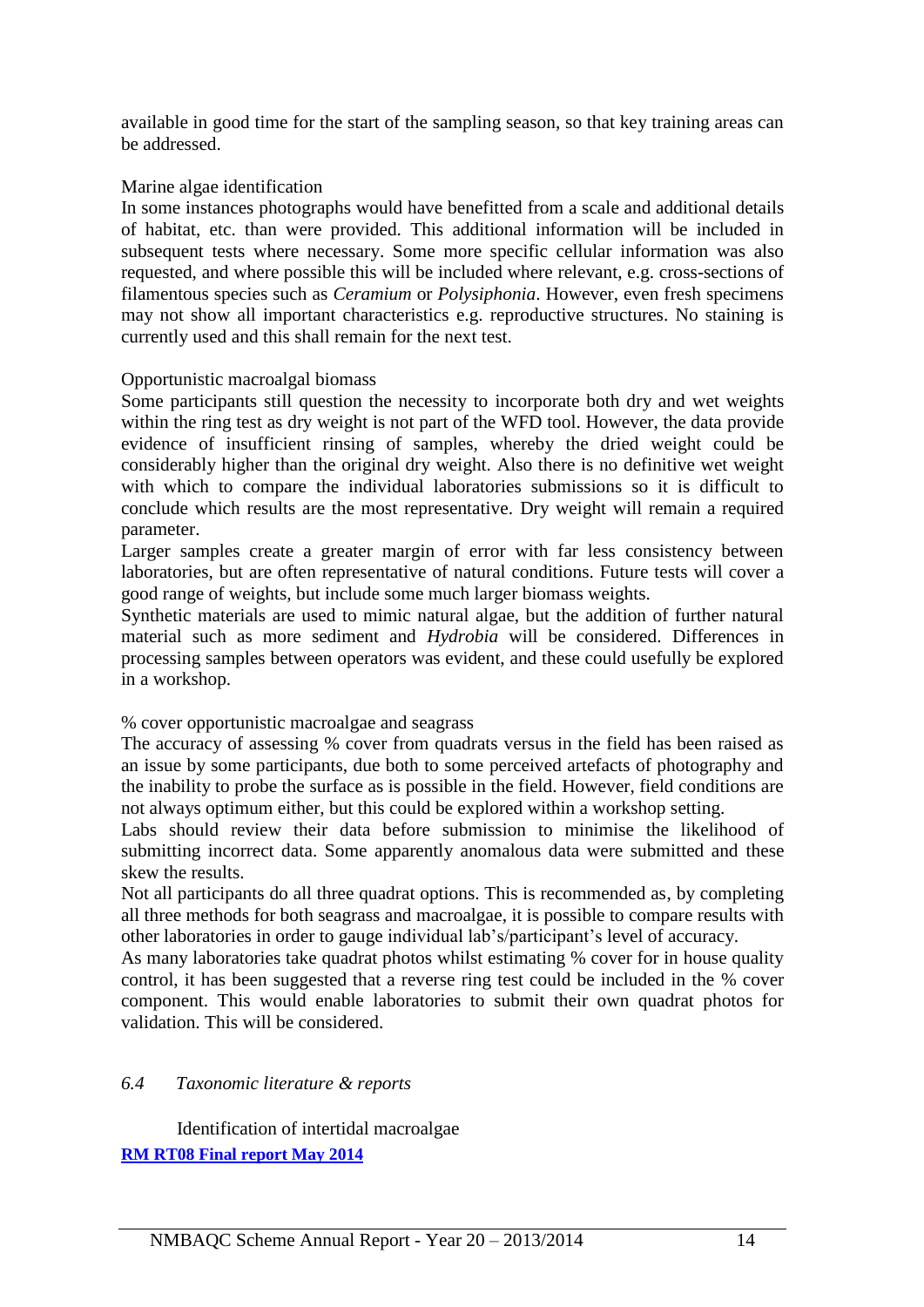Wells, E., 2014. National Marine Biological Analytical Quality Control Scheme- Macroalgae Identification Component Report -RM RT08 2014 Year 20. Report to the NMBAQC Scheme participants. Wells Marine Surveys.

#### **[RM RT08 Final Preliminary report April 2014](http://www.nmbaqcs.org/scheme-components/macroalgae/reports/rm-rt08-prelim.aspx)**

Wells, E., 2014. National Marine Biological Analytical Quality Control Scheme- Macroalgae Identification Component Report -RM RT08 2014 Year 20. Report to the NMBAQC Scheme participants. Wells Marine Surveys.

#### Biomass of opportunistic macroalgae

#### **[OMB RT05 Final Report May 2014](http://www.nmbaqcs.org/scheme-components/macroalgae/reports/omb-rt05-final.aspx)**

Wells, E., 2014. National Marine Biological Analytical Quality Control Scheme- Macroalgae Biomass Component Report -OMB RT05 2014. Report to the NMBAQC Scheme participants. Wells Marine Surveys.

#### **[OMB RT05 Preliminary Report April 2014](http://www.nmbaqcs.org/scheme-components/macroalgae/reports/omb-rt05-prelim.aspx)**

Wells, E., 2014. National Marine Biological Analytical Quality Control Scheme- Macroalgae Biomass Component Report -OMB RT05 2014. Report to the NMBAQC Scheme participants. Wells Marine Surveys.

Percentage cover of macroalgae & seagrass

**[OMC Macroalgae & Seagrass RT05 Final Results Bulletin May 2014](http://www.nmbaqcs.org/scheme-components/macroalgae/reports/omc-rt05-macroalg-final.aspx)**

Wells, E., 2014. National Marine Biological Analytical Quality Control Scheme- Macroalgae and Seagrass % Cover Component Report - OMC RT05 2014. Report to the NMBAQC Scheme participants. Wells Marine Surveys.

#### **[OMC Macroalgae RT05 Preliminary Results Bulletin April 2014](http://www.nmbaqcs.org/scheme-components/macroalgae/reports/omc-rt05-macroalg-prelim.aspx)**

Wells, E., 2014. National Marine Biological Analytical Quality Control Scheme- Macroalgae and Seagrass % Cover Component Report - OMC RT05 2014. Report to the NMBAQC Scheme participants. Wells Marine Surveys.

#### **[OMC Seagrass RT05 Preliminary Results Bulletin year April 2014](http://www.nmbaqcs.org/scheme-components/macroalgae/reports/omc-rt05-seagrass-prelim.aspx)**

Wells, E., 2014. National Marine Biological Analytical Quality Control Scheme- Seagrass % Cover Component Report - OMC RT05 2014. Report to the NMBAQC Scheme participants. Wells Marine Surveys.

## <span id="page-16-0"></span>**7 Epibiota component**

Component Administrator: Dan Bayley, JNCC.

#### <span id="page-16-1"></span>*7.1 Summary of activities*

The NMBAQC committee held a teleconference meeting on  $17<sup>th</sup>$  April 2013 to reinitiate proceedings towards an Epibiota Best Practice guide. During the meeting, the possible interpretation problems of the current BS (British standards) were discussed as well as matters that were considered important for quality purposes of epibiota imaging.

A workshop organised by Natural England was held in Plymouth in September to come up with identifying a more unified approach to detecting chance using video techniques. Many epibiota stakeholders were present, including competent monitoring agencies,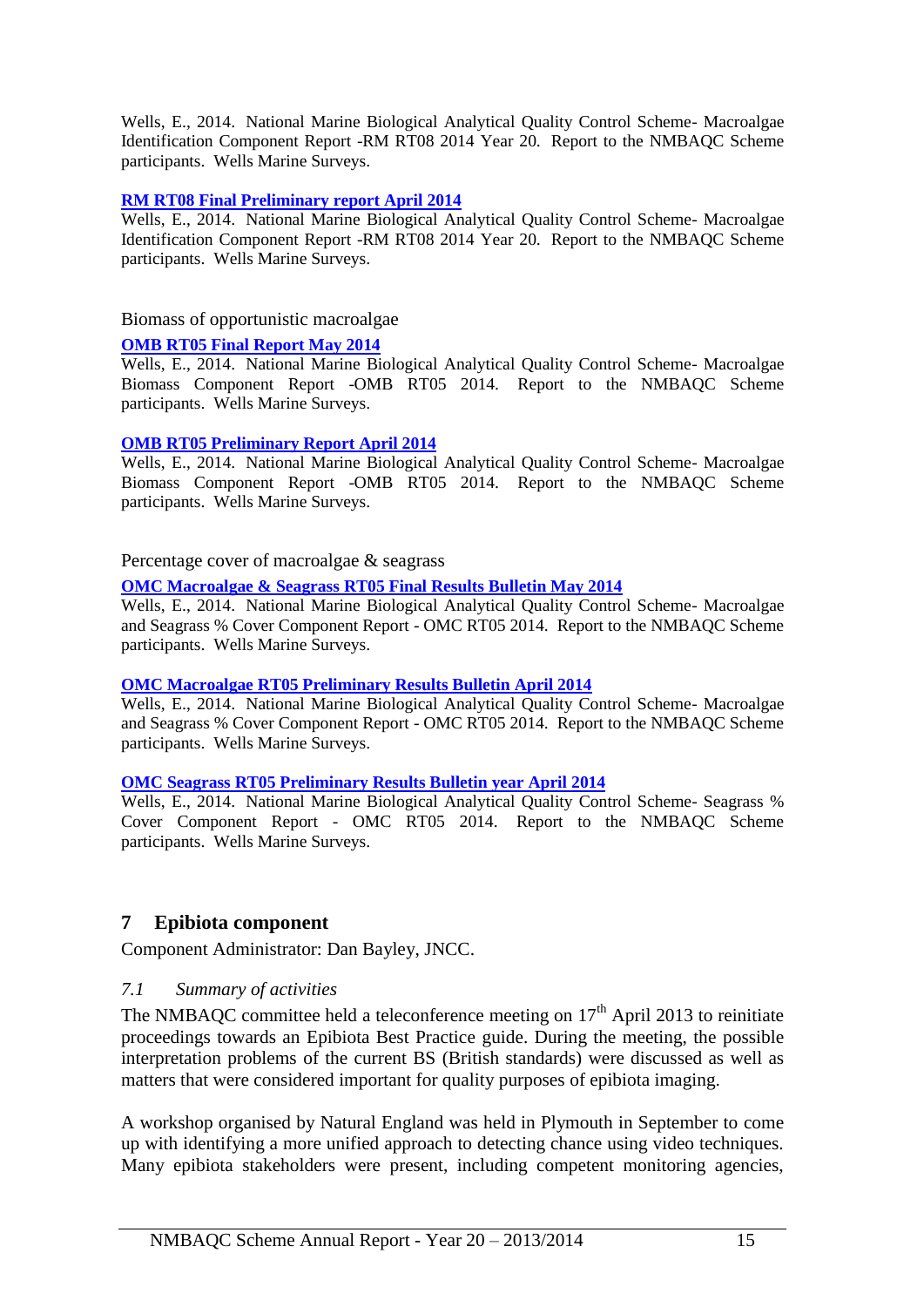research institutions and contractors. Some valuable discussions were held and a report on the workshop has subsequently been produced by Cefas. The report, compiled by Sue Ware, July 2014 is available from the NMBAOC web site: Epibiota Video Workshop [Summary Recommendations, 2014](http://www.nmbaqcs.org/scheme-components/epibiota/epibiota-video-workshop/)

As a result from the workshop the NMBAQC committee set up a googlegroup for discussion, and a discussion document as a startup for the Best Practise guide was produced. Subsequently, JNCC took it upon themselves to progress this further and make it into a workable guide, with input from all stakeholders.

## <span id="page-17-0"></span>**8 Zooplankton component**

Component Administrator: David Johns & Astrid Fischer, SAHFOS.

#### <span id="page-17-1"></span>*8.1 Summary of activities*

The National Marine Biological Analytical Quality Control (NMBAQC) and the Sir Alister Hardy Foundation for Ocean Science (SAHFOS, http://www.sahfos.ac.uk) are developing a quality control scheme for the analysis of zooplankton samples. In 2014 NMBAQC on behalf of SAHFOS sent out a call of interest for a UK Trial Zooplankton Ring Test, to be held in 2014-2015.

#### <span id="page-17-2"></span>*8.2 Summary of results*

Six UK laboratories expressed an interest in the UK trial ring test, and will be informed once a format for the test has been decided.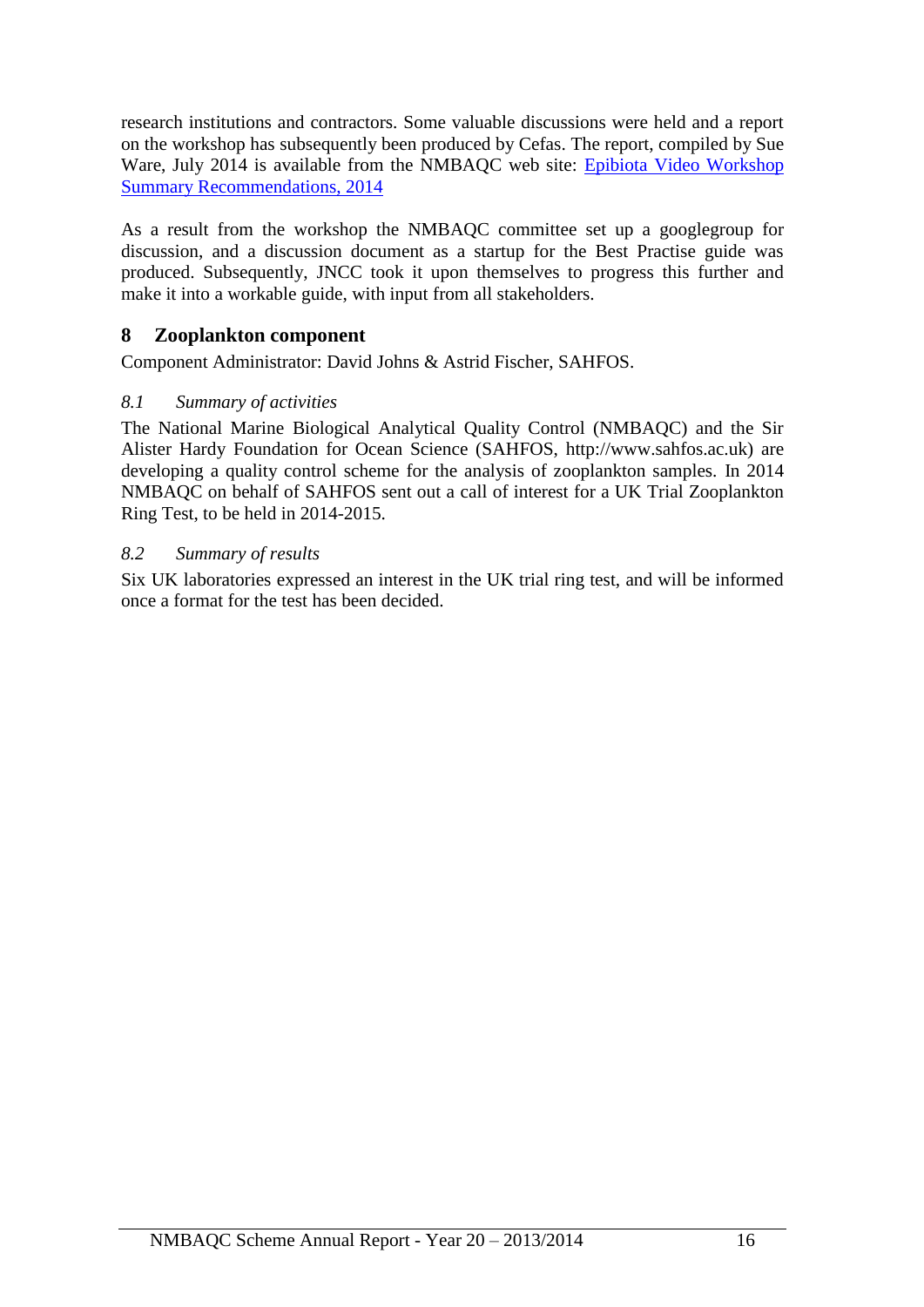| <b>Name</b>                              | Organisation                                                             | <b>Position</b>                                                    |
|------------------------------------------|--------------------------------------------------------------------------|--------------------------------------------------------------------|
| David Johns                              | Sir Alister Hardy<br><b>Foundation for Ocean</b><br>Science (SAHFOS)     | Chair                                                              |
| <b>Tim Mackie</b>                        | Northern Ireland<br><b>Environment Agency</b><br>(NIEA)                  | <b>CMA</b> Representative                                          |
| Amanda Prior                             | <b>Environment Agency</b><br>(EA)                                        | <b>Finance Manager</b>                                             |
| Myles O'Reilly                           | <b>Scottish Environment</b><br>Protection Agency<br>(SEPA)               | <b>Invertebrate Contract Manager</b>                               |
| Joe Silke/<br><b>Rafael Salas</b>        | Marine Institute,<br>Ireland (MI)                                        | Phytoplankton Contract Manager                                     |
| Clare Scanlan                            | <b>Scottish Environment</b><br>Protection Agency<br>(SEPA)               | Macroalgae Contract Manager                                        |
| Carol Milner                             | <b>APEM Ltd</b>                                                          | <b>Contractors Representative</b>                                  |
| Dan Bayley                               | <b>Joint Nature</b><br>Conservation<br>Committee (JNCC)                  | <b>Epibiota Contract Manager</b>                                   |
| Keith Cooper/ Claire Mason/<br>Jim Ellis | Centre for<br>Environment, Fisheries<br>& Aquaculture Science<br>(Cefas) | CMA Representative//CMA<br>Representative/Fish Contract<br>Manager |
| <b>Matthew Green</b>                     | <b>Natural Resources</b><br>Wales (NRW)                                  | <b>CMA</b> Representative                                          |
| <b>Astrid Fischer</b>                    | <b>SAHFOS</b>                                                            | <b>Technical Secretary</b>                                         |

# <span id="page-18-0"></span>**Appendix 1 - NMBAQC Co-ordinating Committee – Year 20 - 2013/2014**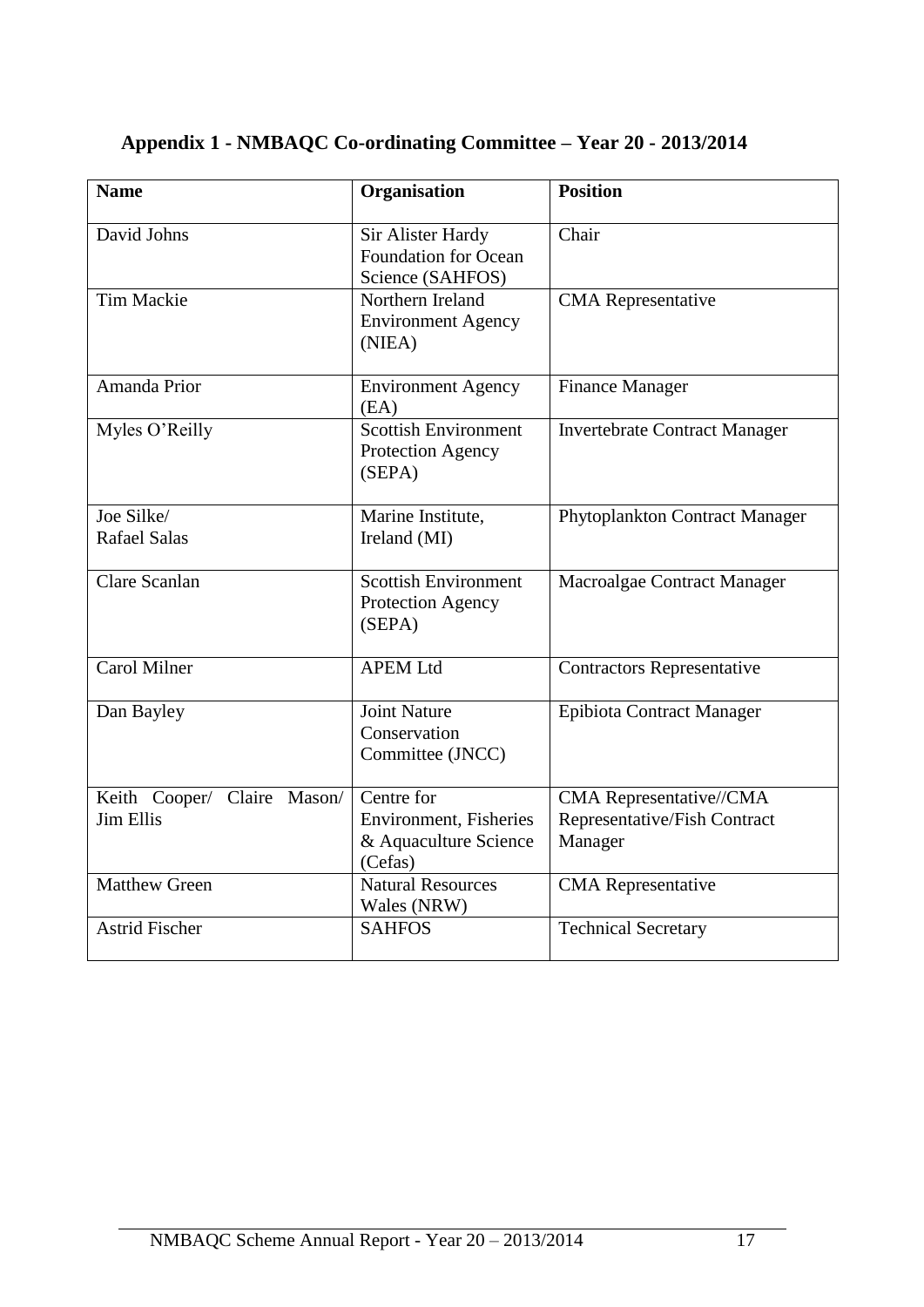| <b>ORGANISATION</b>                                                         | <b>BENTHIC</b> | <b>PARTICLE</b> | <b>FISH</b>  | MACROALGAE/     | <b>PHYTO</b> |
|-----------------------------------------------------------------------------|----------------|-----------------|--------------|-----------------|--------------|
|                                                                             | <b>INVERTS</b> | <b>SIZE</b>     |              | <b>SEAGRASS</b> |              |
| AFBI, UK                                                                    | $\checkmark$   | $\checkmark$    | $\checkmark$ | $\checkmark$    | $\checkmark$ |
| APEM Ltd, UK                                                                | $\checkmark$   |                 |              |                 | $\checkmark$ |
| Australian Shellfish Quality<br>Assurance<br>Program<br>(SASQAP), Australia |                |                 |              |                 | ✓            |
| Benthic Solutions Limited,<br><b>UK</b>                                     | $\checkmark$   | $\checkmark$    |              |                 |              |
| Biopol Sjávarlíftæknisetur /<br>Marine<br>Biotechnology,<br>Iceland         |                |                 |              |                 | ✓            |
| Biotikos Limited, UK                                                        | $\checkmark$   |                 |              |                 |              |
| Cefas, UK                                                                   | $\checkmark$   | $\checkmark$    | $\checkmark$ |                 | $\checkmark$ |
| CLS, Ireland                                                                |                |                 |              |                 | $\checkmark$ |
| <b>CMACS Ltd, UK</b>                                                        | $\checkmark$   | $\checkmark$    |              |                 |              |
| CNRS, France                                                                |                |                 |              |                 | $\checkmark$ |
| Corben Ltd, UK                                                              |                |                 |              |                 | $\checkmark$ |
| Cyfoeth Naturiol Cymru /<br>Natural Resources Wales,<br><b>UK</b>           |                | ✓               | ✓            | ✓               |              |
| <b>DHI Laboratory, Singapore</b>                                            |                |                 |              |                 | $\checkmark$ |
| eCoast Marine Research,<br>Belgium                                          | $\checkmark$   |                 |              |                 |              |
| Ecospan Environmental Ltd,<br><b>UK</b>                                     | $\checkmark$   |                 |              |                 |              |
| Eidikos<br>Logariasmos<br>Kondilion Erevnas, Greece                         |                |                 |              |                 | ✓            |
| Environment Agency, UK                                                      |                | $\checkmark$    | $\checkmark$ | $\checkmark$    |              |
| Protection<br>Environmental<br>Agency (EPA), Ireland                        |                |                 |              | $\checkmark$    |              |
| Fish Vet Group, UK                                                          | $\checkmark$   | $\checkmark$    |              |                 |              |
| Fugro EMU Limited, UK                                                       | $\checkmark$   | $\checkmark$    | $\checkmark$ | $\checkmark$    |              |
| Gardline Ltd., UK                                                           |                | $\checkmark$    |              |                 |              |
| Grontmij Nederland B.V.,<br>Team<br>Ecologie,<br>the<br>Netherlands         | $\checkmark$   |                 |              |                 |              |
| Hebog Environmental Ltd,<br>UK                                              | $\checkmark$   |                 |              |                 |              |
| Hunter Biological, UK                                                       | $\checkmark$   |                 |              |                 |              |
| IFREMER, France                                                             |                |                 |              |                 | $\checkmark$ |

# <span id="page-19-0"></span>**Appendix 2 - NMBAQC scheme participation for Year 20**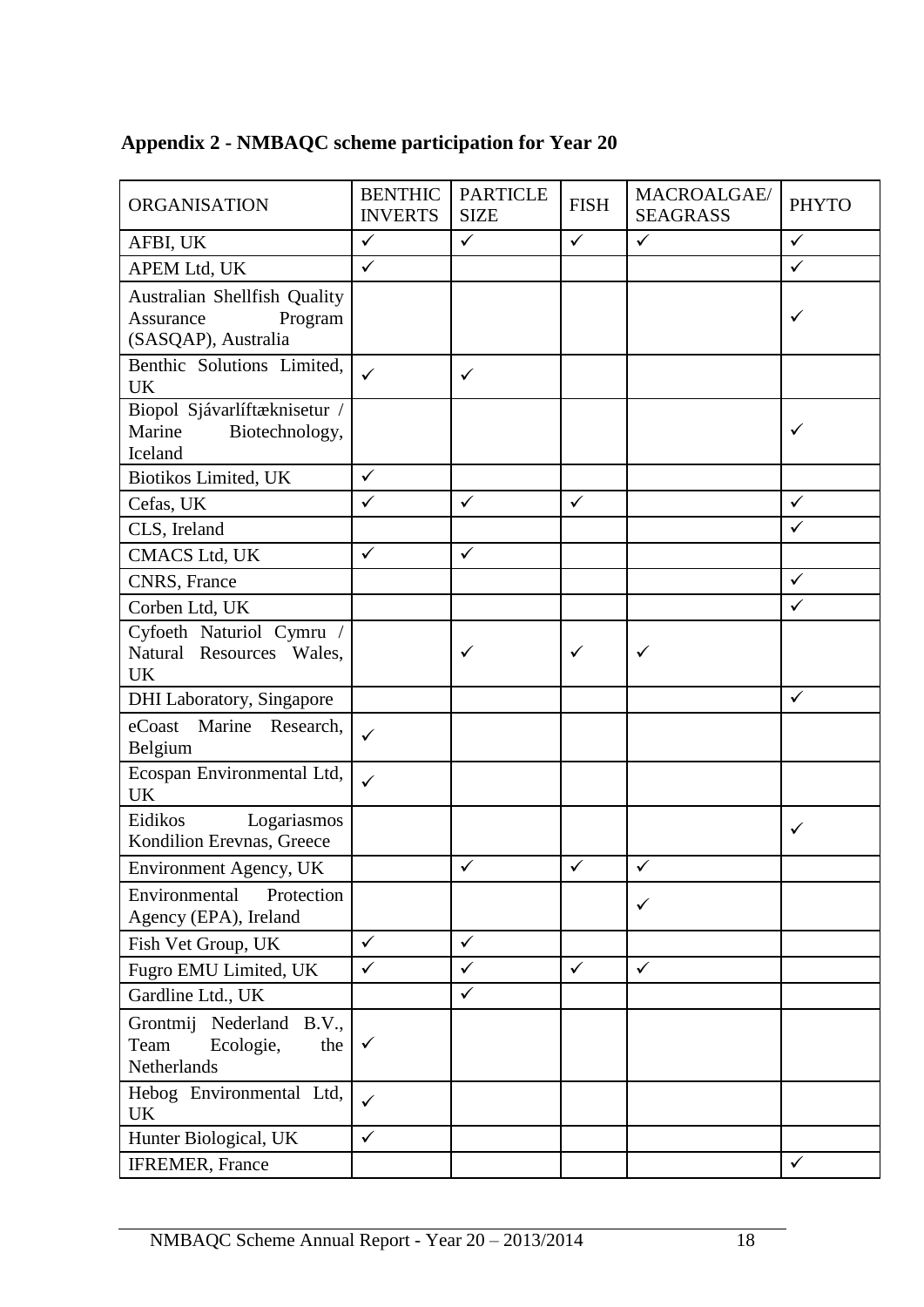| <b>ORGANISATION</b>                                                                                   | <b>BENTHIC</b><br><b>INVERTS</b> | <b>PARTICLE</b><br><b>SIZE</b> | <b>FISH</b>  | MACROALGAE/<br><b>SEAGRASS</b> | <b>PHYTO</b> |
|-------------------------------------------------------------------------------------------------------|----------------------------------|--------------------------------|--------------|--------------------------------|--------------|
| <b>ILVO</b><br>(Institute)<br>for<br>Agricultural and Fisheries<br>ANIMILAB,<br>Research)-<br>Belgium | $\checkmark$                     |                                |              |                                |              |
| <b>IMARES</b> , the Netherlands                                                                       | $\checkmark$                     |                                |              |                                | $\checkmark$ |
| Institute of Estuarine &<br>Coastal Studies (IECS), UK                                                | $\checkmark$                     | ✓                              | $\checkmark$ |                                |              |
| Institute of Oceanography<br>and Fisheries, Croatia                                                   |                                  |                                |              |                                | $\checkmark$ |
| Inter University Center of<br>Marine Biology and Applied<br>Ecology (CIBM), Livorno,<br>Italy         | ✓                                |                                |              |                                |              |
| IRTA, Spain                                                                                           |                                  |                                |              |                                | $\checkmark$ |
| Isle of Man Government<br>Laboratory, Isle of Man                                                     |                                  |                                |              |                                | ✓            |
| <b>IVL Swedish Environmental</b><br>Institute, Sweden                                                 |                                  |                                |              |                                | $\checkmark$ |
| Jacobs Ltd., UK                                                                                       | $\checkmark$                     |                                |              |                                | $\checkmark$ |
| Kenneth Pye Associates,<br>UK                                                                         |                                  | $\checkmark$                   |              |                                |              |
| Koeman en Bijkerk BV, the<br>Netherlands                                                              | $\checkmark$                     |                                |              |                                | ✓            |
| Laboratoire des sciences de<br>l'environment<br>Marin<br>(LEMAR), France                              |                                  |                                |              |                                | ✓            |
| Laboratorio de Control de<br>calidad de los<br>recursos<br>pesqueros, Spain                           |                                  |                                |              |                                | $\checkmark$ |
| Laboratorio<br>Medio<br>de<br>Galicia<br>Ambiente<br>de<br>(LMAG), Spain                              |                                  |                                |              |                                | ✓            |
| Marine Ecological Solutions<br>Ltd, UK                                                                |                                  |                                |              | ✓                              |              |
| Marine Ecological Surveys<br>Ltd, UK                                                                  | ✓                                |                                |              |                                |              |
| Marine<br>Services,<br>Farm<br>Seafood<br>Shetland<br>Quality<br>Control (SSQC), UK                   | ✓                                |                                |              |                                |              |
| Marine Institute, Ireland                                                                             |                                  |                                |              |                                | $\checkmark$ |
| Marine<br>Invertebrate<br>Ecological Services, UK                                                     | $\checkmark$                     |                                |              |                                |              |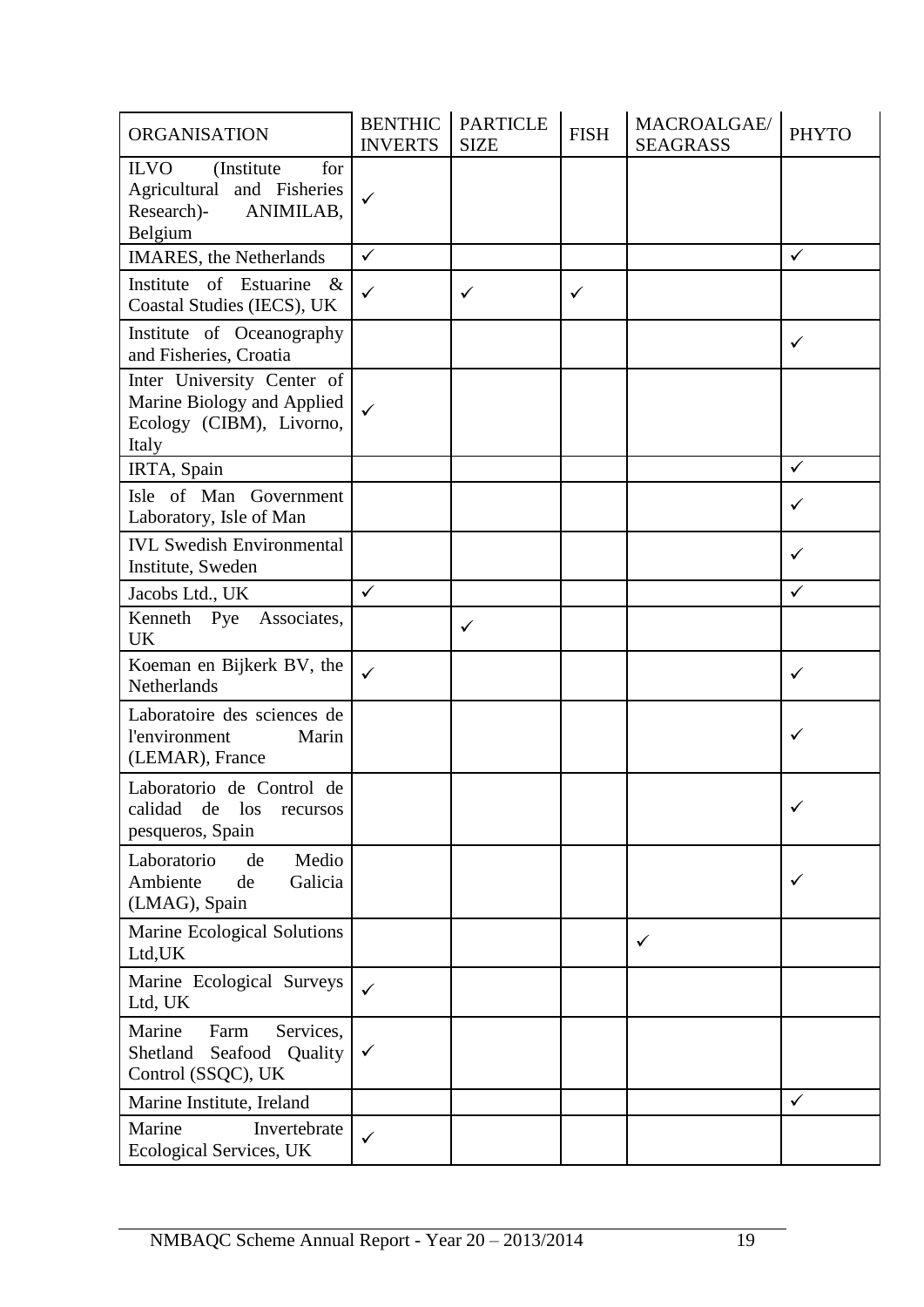| <b>ORGANISATION</b>                                                                                 | <b>BENTHIC</b><br><b>INVERTS</b> | <b>PARTICLE</b><br><b>SIZE</b> | <b>FISH</b>  | MACROALGAE/<br><b>SEAGRASS</b> | <b>PHYTO</b> |
|-----------------------------------------------------------------------------------------------------|----------------------------------|--------------------------------|--------------|--------------------------------|--------------|
| (Marine<br>Marine Scotland<br>Laboratory), UK                                                       | $\checkmark$                     | $\checkmark$                   |              |                                | ✓            |
| Microalgal<br>Services,<br>Australia                                                                |                                  |                                |              |                                | ✓            |
| Monitor Taskforce, Royal<br>Netherlands Institute for Sea<br>Research, the Netherlands              | $\checkmark$                     |                                |              |                                |              |
| Myriad Taxonomy, UK                                                                                 | $\checkmark$                     |                                |              |                                |              |
| Natural England, UK                                                                                 | $\checkmark$                     |                                |              | $\checkmark$                   |              |
| NIEA, (DOE(NI)), UK                                                                                 | $\checkmark$                     | $\checkmark$                   | $\checkmark$ | $\checkmark$                   |              |
| Nostoca Algae Laboratory,<br><b>USA</b>                                                             |                                  |                                |              |                                | $\checkmark$ |
| Phytoplankton<br>Monitoring<br>Program National Direction<br>of<br>Aquatic<br>Resources,<br>Uruguay |                                  |                                |              |                                | ✓            |
| Precision<br>Marine<br>Survey<br>Ltd (PMSL), UK                                                     | ✓                                | $\checkmark$                   | $\checkmark$ |                                |              |
| <b>SAMS</b> Research Services<br>Limited, UK                                                        |                                  | $\checkmark$                   |              |                                | ✓            |
| SEPA, UK                                                                                            | $\checkmark$                     | $\checkmark$                   | $\checkmark$ | $\checkmark$                   | $\checkmark$ |
| Stazione Zoologica Anton<br>Dohrn Villa Comunale, Italy                                             |                                  |                                |              |                                | ✓            |
| Sue Hamilton, UK                                                                                    | $\checkmark$                     |                                |              |                                |              |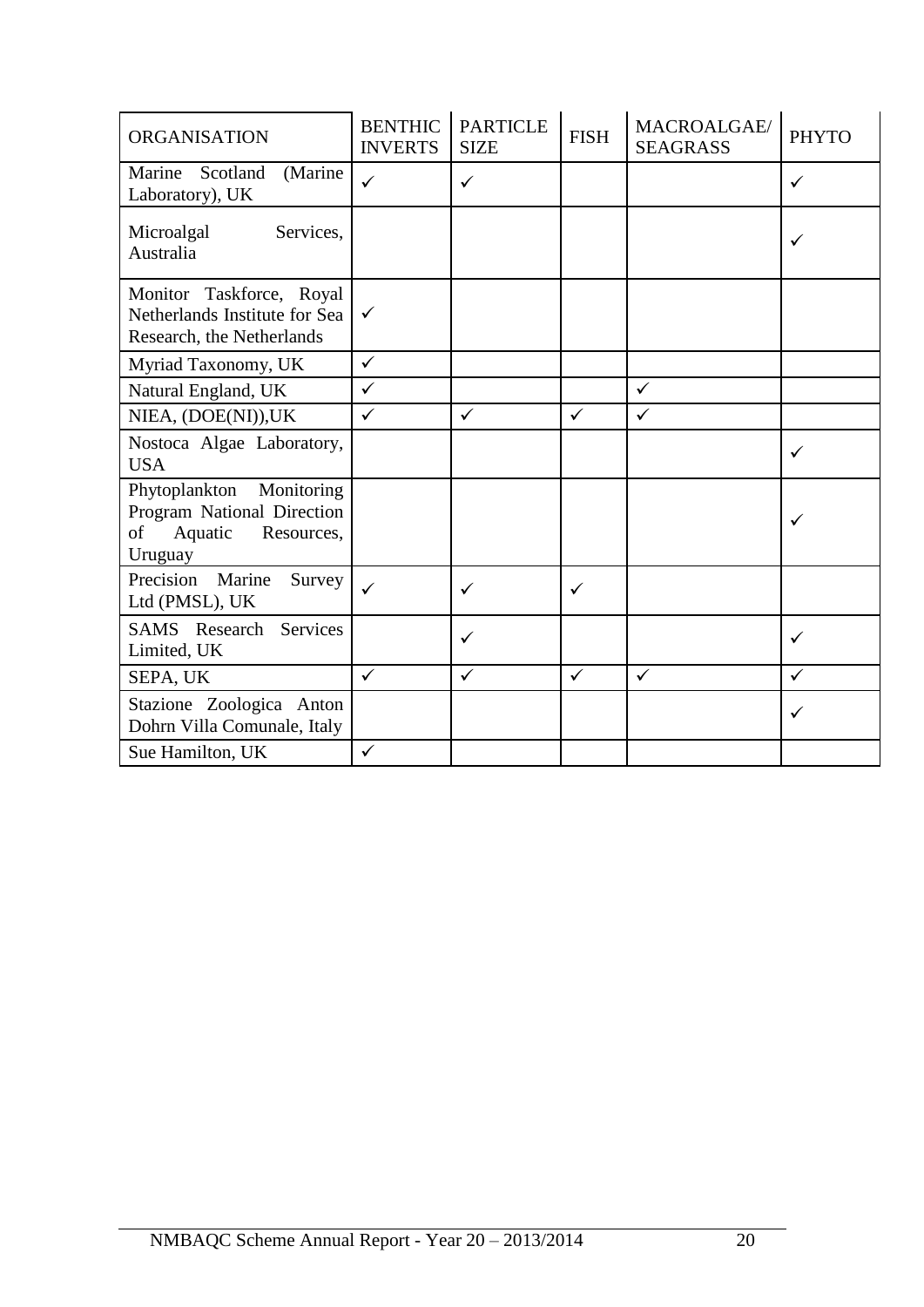# **Appendix 3 – Beginners Invertebrate Taxonomic Workshop Programme – Thomson Unicomarine, Letchworth – Nov. 2013**

<span id="page-22-0"></span>

| Dav                        | <b>Session</b>     | <b>Discussion / Demonstration / Practical</b>                                          | Aims                                                                                                                                 | <b>Session Leader</b>            |
|----------------------------|--------------------|----------------------------------------------------------------------------------------|--------------------------------------------------------------------------------------------------------------------------------------|----------------------------------|
| Monday                     | 1:00 <sub>pm</sub> | Arrival. Laboratory set-up.                                                            | Prepare laboratory equipment for practical sessions.                                                                                 | Ruth Throssell &                 |
| $11^{th}$ Nov. 2013        |                    |                                                                                        |                                                                                                                                      | Laura Hearnden                   |
|                            | 1:30 <sub>pm</sub> | Introduction. General information. Lab. rules (H&S issues).                            | Welcome participants. Outline folder / timetable / daily structure.                                                                  | Ruth Barnich,                    |
|                            |                    | O&A session.                                                                           | Give history of Thomson Unicomarine and facilities. Present pub &                                                                    | Janie Cloote &                   |
|                            |                    |                                                                                        | food guide.                                                                                                                          | Laura Hearnden                   |
|                            | 2:00 <sub>pm</sub> | Demonstration / Discussion - Sample Processing.                                        | Requirements, SOP's and best practice for sample analysis.                                                                           |                                  |
|                            | 2:20pm<br>pm       | Practical - Phyla recognition.<br>Demonstration - Porifera, Chidaria, Platyhelminthes, | Review starting position of knowledge.<br>Introduce the major features / terminology used for these Phyla.                           | Janie Cloote &                   |
|                            |                    | Nematoda, Nemertea, Priapulida, Sipuncula & Echiura.                                   | Show major literature required for identification.                                                                                   | Laura Hearnden                   |
|                            | pm                 | Practical - Examination of reference material.                                         | Obtain familiarity with the major identification features. Gain                                                                      |                                  |
|                            |                    |                                                                                        | experience of identification.                                                                                                        |                                  |
| Tuesday                    | 9:15am             | Demonstration - Annelida.                                                              | Introduce the major features / terminology used for this Phylum.                                                                     |                                  |
| 12 <sup>th</sup> Nov. 2013 | pm                 | Practical - Examination of reference material.                                         | Show major literature required for identification.<br>Obtain familiarity with the major identification features. Gain                | Ruth Barnich &<br>Laura Hearnden |
|                            | 4:30 <sub>pm</sub> | Practical – test specimens.                                                            | experience of identification.<br>Allow identification of unnamed material.                                                           |                                  |
| Wednesday                  | 9:15am             | Demonstration - Mollusca.                                                              | Introduce the major features / terminology used for this Phylum.                                                                     |                                  |
| $13^{th}$ Nov. 2013        | pm                 | Practical - Examination of reference material.                                         | Show major literature required for identification.<br>Obtain familiarity with the major identification features. Gain Alice Lodola & | Anita Gajda,                     |
|                            |                    |                                                                                        | experience of identification.                                                                                                        | Laura Hearnden                   |
|                            | 4:30 <sub>pm</sub> | Practical - test specimens.                                                            | Allow identification of unnamed material.                                                                                            |                                  |
| Thursday                   | 9:15am             | Demonstration - Crustacea.                                                             | Introduce the major features / terminology used for this Phylum.                                                                     |                                  |
| 14 <sup>th</sup> Nov. 2013 | pm                 | Practical – Examination of reference material.                                         | Show major literature required for identification.<br>Obtain familiarity with the major identification features. Gain                | Lauren Hughes &                  |
|                            |                    |                                                                                        | experience of identification.                                                                                                        | Laura Hearnden                   |
|                            | 4:30 <sub>pm</sub> | Practical - test specimens.                                                            | Allow identification of unnamed material.                                                                                            |                                  |
| Friday                     | 9:15am             | Demonstration - Echinodermata.                                                         | Introduce the major features / terminology used for this Phylum.                                                                     |                                  |
| $15^{th}$ Nov. 2013        |                    |                                                                                        | Show major literature required for identification.                                                                                   |                                  |
|                            | am                 | Practical - Examination of reference material.                                         | Obtain familiarity with the major identification features. Gain                                                                      | Janie Cloote &                   |
|                            |                    |                                                                                        | experience of identification.                                                                                                        | Laura Hearnden                   |
|                            | pm                 | Discussion - Summary of week. Q&A session. Departure.                                  | Distribute / collect workshop feedback forms.                                                                                        |                                  |